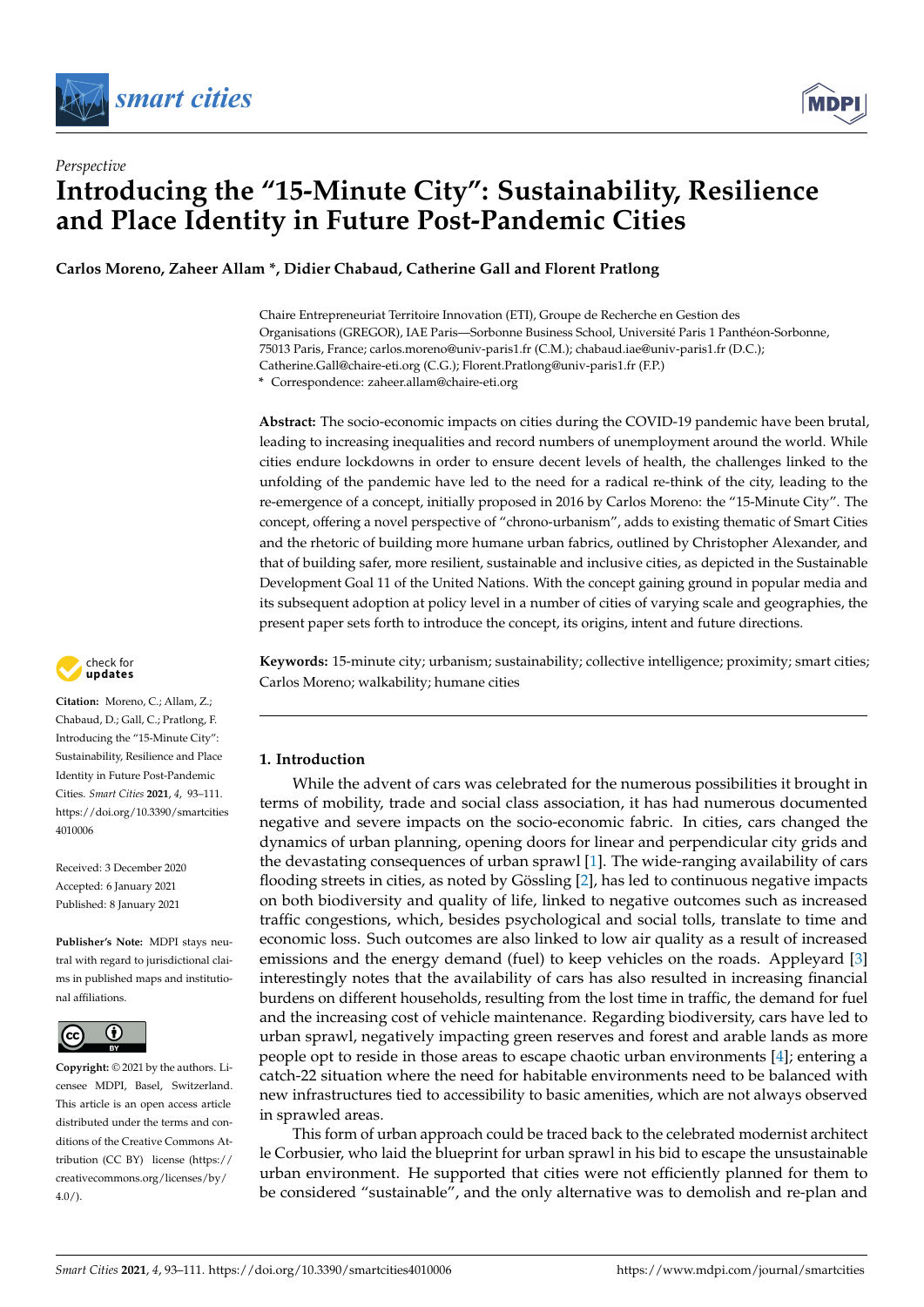rebuild with sustainable dimensions being infused. However, his immediate proposed solution promoted urban sprawl and has, over time, proven distasteful—and coined by Jane Jacobs [\[5\]](#page-14-4) as being "the most dramatic idea"—as it encouraged excessive reliance on automobiles. The creation of urban environments accommodating cars has prompted the demand for vehicular-dependent cities, and this has, over time, been satisfied through the mass production of automobiles, which paradoxically aligned with the global agenda of industrialization and oil dependency, which have been later understood as being among the epoch where emissions escalated the impacts of climate change.

Today, our car-dependent urban planning legacy outlines deep-rooted inequalities, especially in the social and economic spheres, and has become the center for unsustainable practices [\[6\]](#page-14-5). However, in some major cities, there are some efforts to revamp and encourage public transit mechanisms such as the use of public transport with the objective of reducing private car ownership and emissions [\[6,](#page-14-5)[7\]](#page-14-6).

One unlikely "boost" towards achieving sustainability in cities came through the emergence of the COVID-19 pandemic, which—due to numerous challenges—prompted the need for novel and innovative mechanisms for cities to pursue their economic activities while enforcing strict health protocols [\[8\]](#page-14-7). However, before innovations such as the use of virtual communication options, cities that were partially or totally locked down experienced unprecedented challenges such as the shortage of basic supplies such as food. A sizeable number of urban residents also faced unemployment as companies and institutions downscaled due to the low demand and supply of basic materials and services [\[9\]](#page-14-8). The emergence of this pandemic exposed the vulnerability of cities in their current establishment and the need for a radical re-thinking, where innovative measures need to be tailored to ensure that urban residents are able to cope and continue with their basic activities, including cultural ones, to ensure that cities remain both resilient and livable in the short and long terms.

The need for this radical re-think, coupled with pressing socio-economic issues, led cities to adopt urban planning mechanisms to ensure that quality of life is preserved beyond the fractures that the virus will possibly leave as legacy in cities. On this note, policy makers view it as a necessity to provide proximity-based services to inhabitants by reviewing urban policies, particularly transportation, viewed as a connective thread to solving other issues. In view of this background, we propose to study a conceptual approach that has captured the attention of many politicians around the world: the "15-Minute City", as imagined by the first author, Carlos Moreno, the implementation of which was accelerated during the COVID-19 pandemic.

With this backdrop, we map recent urban trends pointing to the "15-Minute City" concept and analyze similar approaches that insist on the concept of "chrono-urbanism" as a way to improve quality of life in cities—the 15-minute walkable neighborhood proposed by Weng et al. [\[9\]](#page-14-8) and the 20-Minute City model, advanced by Da Silva et al. [\[10\]](#page-14-9)—as viable models for modern cities to address their underlying urban challenges. Through this approach, we explore the "15-Minute City" concept, introduced by Carlos Moreno, and discuss its merits and areas for future research.

This perspective paper introduces the 15-Minute City model as an alternative planning approach in light of the global COVID-19 pandemic. This perspective is compared with other emerging, yet similar, planning models, where the differences are mapped and explained in Section [4,](#page-5-0) while the fifth section comprehensively introduces and explains the proposed concept, including four distinctive dimensions pertinent to the proposed planning model. That section is then succeeded by the discussion and conclusion section.

#### **2. A Perspective on the 15-Minute City as an Urban Planning Pandemic Response**

Since it was first reported, the impacts of the COVID-19 pandemic are still unfolding, with numerous countries grappling with a second wave of the virus outbreak, reported as being more lethal than the first one [\[11,](#page-14-10)[12\]](#page-14-11). Due to this, most countries were contemplating the re-introduction of the already eased containment measures to mitigate further spread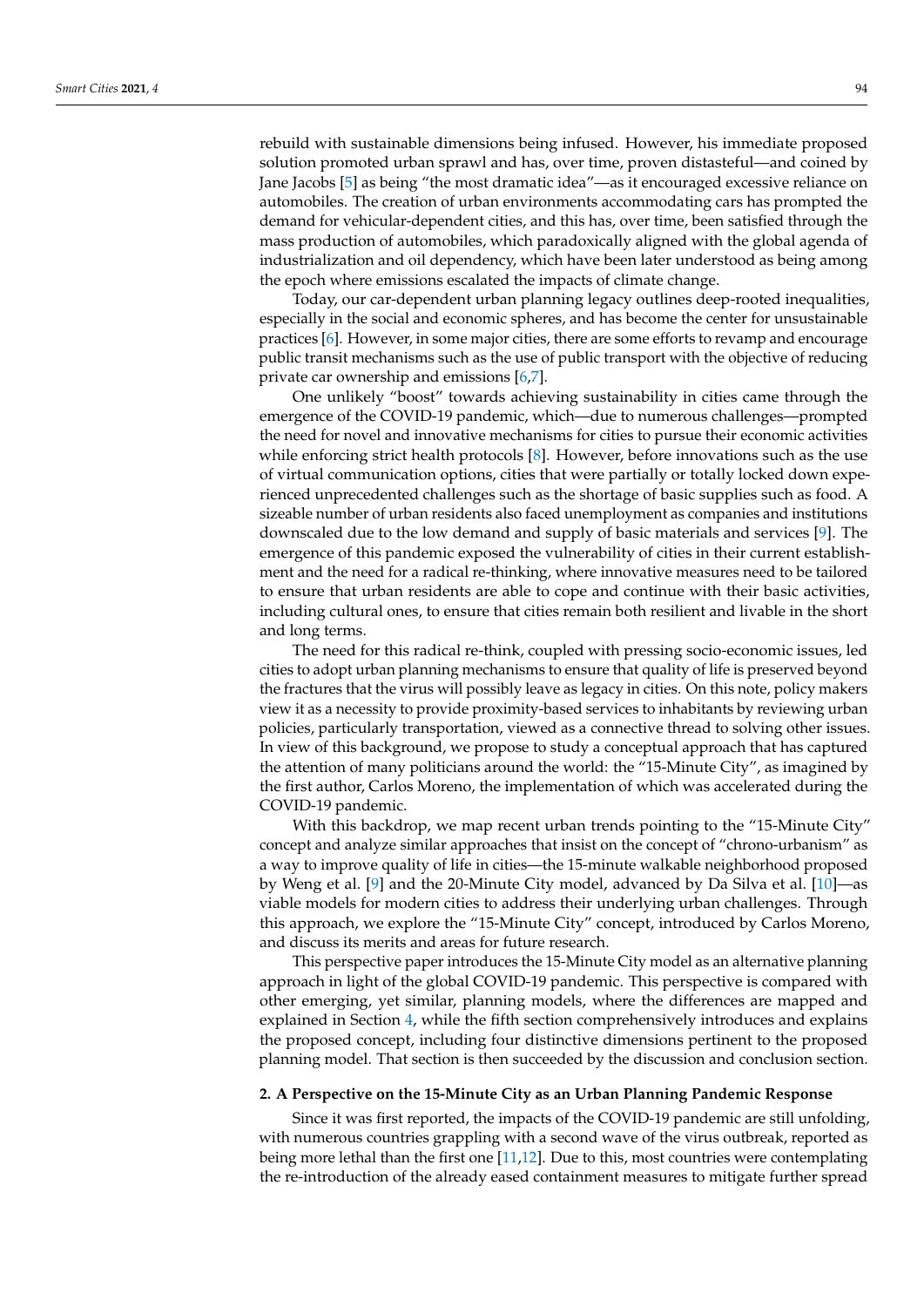of the virus. The re-introduction of stringent health protocols and lockdown measures is expected to further dent the economic and social dimensions of cities, which were trying to rise from the shock of the first brutal wave, especially on urban dwellers [\[13\]](#page-14-12). The situation could have been complicated by the modernist urban planning concepts that created fragmented cities and communities, being heavily automobile-dependent. With this legacy, most urban fabrics, though connected, are not easily accessible without a heavy reliance on automobiles. Such a situation had caused bottlenecks in service delivery and calls for the need for more appropriate urban planning mechanisms as a means of pandemic response in different cities. Going further, Allam and Jones [\[8\]](#page-14-7) called for the need for post-pandemic urban planning mechanisms to dwell into urban resilience for higher livability dimensions. This is followed by Carlos Moreno through his book 'Droit de cité: De la "ville-monde" à la "ville du quart d'heure"' [\[14\]](#page-14-13).

One such temporary urban response that has proven efficient in lockdown cities, where vehicular use had drastically declined, was the inclusion of bicycle lanes to counter the impacts arising from vehicular movement restrictions. De Vos [\[15\]](#page-14-14) notes that encouraging bicycle use during this pandemic has had numerous benefits including on the health and well-being but also in helping people maintain social contact while observing health protocols and adhering to the long-term goals of sustainability. The influence of bicycles on promoting sustainable mobility and COVID-19 abatement is evident in cities such as Berlin in Germany, where already, when the pandemic broke, two temporary bike lanes were set up [\[16\]](#page-14-15), followed by the pursuance of long-term policies on the subject [\[17\]](#page-14-16). Another example is in New York City, which witnessed an upsurge in bicycle usage by over 67% in March, where its success led to calls for permanent transformation to become a "bicycle city" [\[18\]](#page-14-17). In Beijing, bicycle usage also increased by over 150% as people tried to avoid public transport and comply with the restrictions on private car usage [\[19\]](#page-14-18). In Copenhagen, bicycle shops were considered essential service providers and were never closed, even when other non-essential service providers were forced to [\[20\]](#page-14-19). Adding to this, other services linked to public spaces, parks and cultural services and amenities—often overlooked in the past—saw their popularity and demand rising during the pandemic. This new-found demand for soft mobility and community-based urban services is forcing mayors and city managers to facilitate and, where possible, render those temporary urban responses permanent, even after the COVID-19 pandemic. A mapping of temporary urban services that emerged in cities during the COVID-19 pandemic is outlined below.

As is depicted in Table [1](#page-3-0) below, the world has been amassed with innovative temporary urban infrastructures, which has helped to partially deal with some challenges presented by the pandemic. Such success highlights that the public wishes that urban managers will concentrate henceforth on investing in proximity-based needs rather than rolling out further investments in large infrastructural projects as a means of economic support through COVID-19 relief packages. For instance, in the Netherlands, micro-markets created by Timmermans—helped to ease congestion in supermarkets, proving essential in ensuring that locals were able to access basic commodities within their close proximity, hence reducing the risk of infection in so doing [\[21\]](#page-14-20). Another temporary infrastructure is a maze-like park, introduced in Austria to help locals experience green spaces as they maintain social distancing measures [\[22\]](#page-14-21). The architectural design of the parks made them implementable in any open space, maximizing, in effect, the use of unused public spaces in cities, especially those challenged with land scarcity for establishing public parks.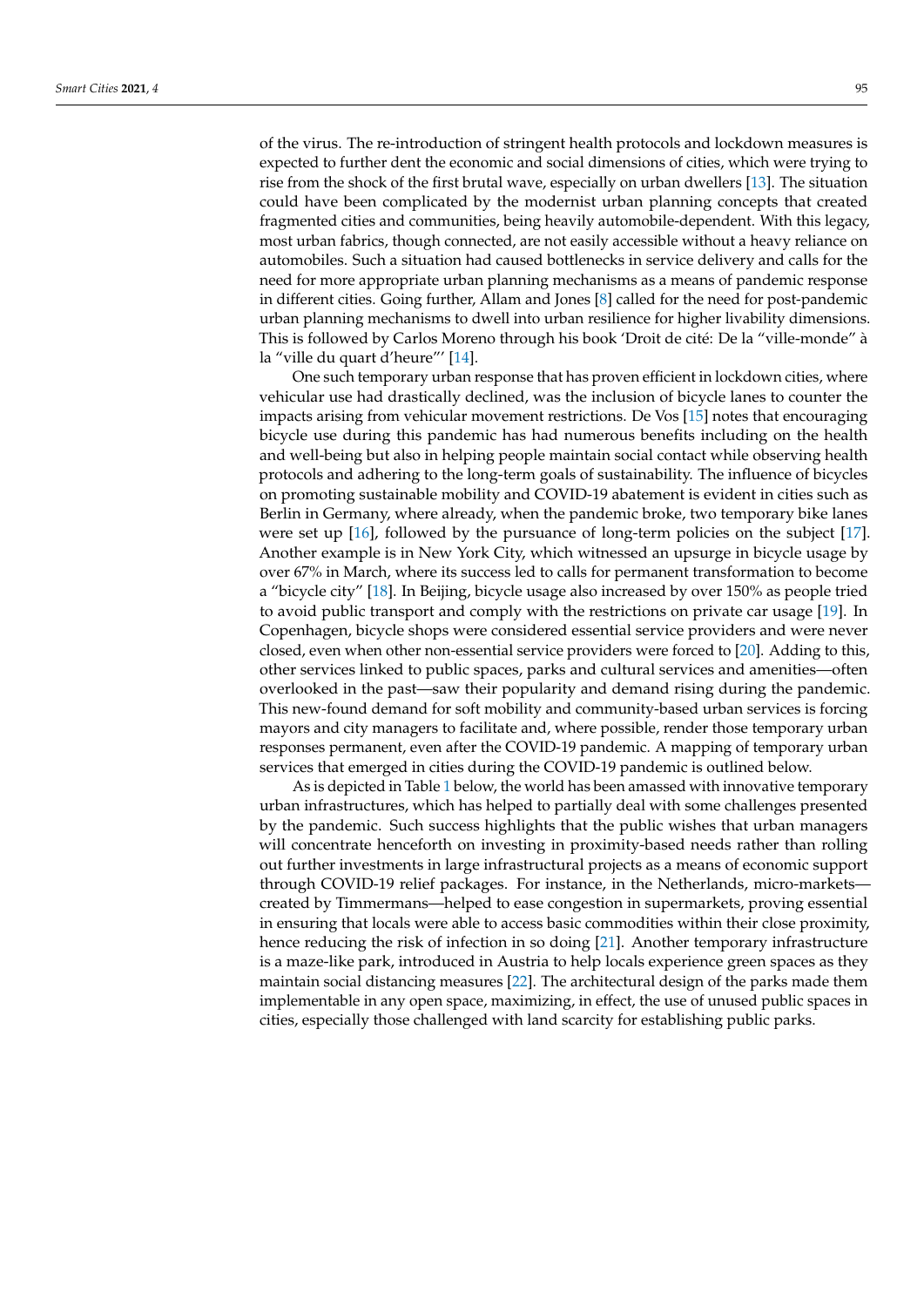| <b>Region</b>    | City                                 | Temporary<br><b>Infrastructure Change</b> | Date Im-<br>plemented | Ref.                                          |
|------------------|--------------------------------------|-------------------------------------------|-----------------------|-----------------------------------------------|
| EU               | Berlin                               | Bicycle lane                              | March 2020            | District Office<br>Berlin [16]                |
|                  | Vienna, Austria                      | Maze-like parks                           | April 2020            | Zhekova <sup>[22]</sup>                       |
|                  | Rotterdam, the<br><b>Netherlands</b> | Hyperlocal<br>micro-markets               | April 2020            | Davies [21]                                   |
|                  | Turin                                | Shipping container<br>hospital            | April 2020            | Stevens [23]                                  |
|                  | Edinburgh                            | Bicycle and walking<br>zones              | August<br>2020        | Waller [24]                                   |
| North            | Oakland                              | Bicycle lane                              | April 2020            | Coulon [25]                                   |
| America          | Philadelphia                         | Bicycle lane                              | March 2020            | Morris <sup>[19]</sup>                        |
|                  | Denver                               | Bicycle lane                              | April 2020            | Swanson [26]                                  |
|                  | Minneapolis                          | Bicycle lane                              | April 2020            | Minneapolis Park and<br>Recreation Board [27] |
|                  | Minneapolis                          | Bicycle lane                              | April 2020            | Minneapolis Park and<br>Recreation Board [27] |
|                  | Dallas                               | Pop-up stores                             | April 2020            | Redman <sup>[28]</sup>                        |
|                  | Dallas                               | Outdoor restaurant                        | April 2020            | Brandon <sup>[29]</sup>                       |
|                  | Seattle                              | Tiny houses for<br>homeless               | April 2020            | Lee [30]                                      |
| South<br>America | Bogotá                               | Bicycle lane                              | March 2020            | Schwedhelm, et al. [31]                       |
| Oceania          | Vancouver                            | Bicycle lane                              | March 2020            | City of Vancouver [32]                        |
|                  | Calgary                              | Bicycle lane                              | March 2020            | Smith [33]                                    |

<span id="page-3-0"></span>**Table 1.** Summary of temporary urban services emerging during the COVID-19 pandemic.

Such temporary infrastructures are just an example of the many that could be implemented in the pursuit of the "15-Minute City" concept [\[34\]](#page-15-10). The success of this concept, as it has been shown in the city of Paris under the leadership of Mayor Anne Hidalgo, has been hailed as a potent urban planning concept that will lead to an economic boost, while bringing about social cohesion and interaction and help create sustainable ecosystems in cities, more so after the experiences of COVID-19 and associated containment measures. While some of the features of the "15-Minute City" concept had been temporarily adopted in different cities after the impacts of COVID-19, its adoption in long-term planning would result in a higher quality of life as proximity to basic services would help in saving time wasted in traffic, thus promoting sustainable mobility [\[35\]](#page-15-11). This will aid in efforts to reduce emissions as envisioned in the Paris agreement and promote higher cultural outputs, amongst others. For instance, by re-thinking the transportation system to create more biking and walkable streets, the challenges of private car ownership will be somehow addressed as they will be reduced as more people embrace biking culture. In addition, as expressed by Reimer [\[36\]](#page-15-12), the adoption of the "15-Minute City" concept will also open gateways for more novel digital innovations such as bike-sharing technologies that would increase the high livability experiences of urban residents. For instance, as is expressed by Gehl [\[37\]](#page-15-13), the re-thinking of cities to facilitate walkability and cycling would, in turn, inspire the creation of parks, squares and public places within neighborhoods, and by doing so, it would help to bridge the social inequality in accessing such facilities, which are not always available for everyone in a car-dependent city.

#### **3. An Early Mapping of the 15-Minute City Concept and Emerging Variations**

Since the concept's proposal in 2016 and its wide coverage in the popular media, followed by its adoption at policy level in Paris, leading to discussions in other global cities, there have been emerging variations of the concept that seem to portray the same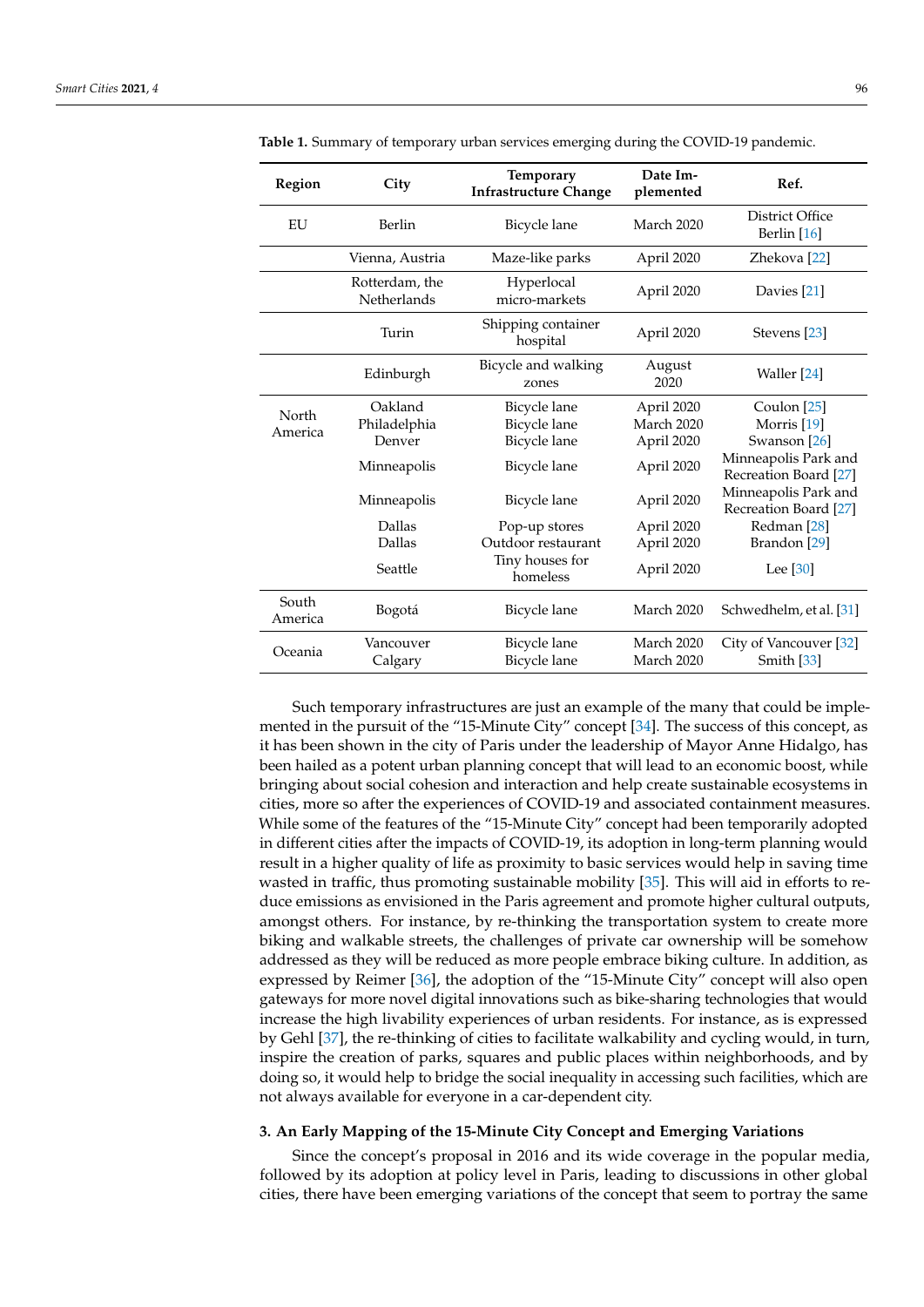principle philosophy of "chrono-urbanism" while supporting the need for proximity-based indicators to better service urban areas. These approaches of chrono-urbanism are in line with studies underlining the importance of urban rhythms in order to understand the quality of life in cities: especially space is relevant only as it is coupled with temporal dimension [\[38](#page-15-14)[,39\]](#page-15-15). The first two notable variations to the concept are introduced in Sections [3.1](#page-4-0) and [3.2](#page-4-1) below.

#### <span id="page-4-0"></span>*3.1. The 15-Minute Walkable Neighbourhoods*

Weng, et al. [\[40\]](#page-15-16) explore the significance of 15-min walkable neigborhoods that cater for the need of all the demographics. In particular, the authors promote this as a way of promoting the health dimensions of the residents especially in voiding non-communicable diseases like obesity. However, the authors were concerned that the 15-minute walkable neigborhoods could present some form of social inequality in relation to attributes such as age and economic status. That is, they opined that the basic amenities that younger people like children may be interested in (such as sport facilities and playgrounds) may be different from those elderly people may be interested in and noting that such different groups have different walking behaviors and speed, urban planners need to be informed. However, the authors observed that within walkable distance, the social needs of different demographic groups were not sufficiently provided, and at any given time, one or more group was left disadvantaged in provision of basic amenities.

As advanced in the "15-Minute City" concept, the authors are of the opinion that basic urban amenities need to be provided in close proximity to urban centres, and such should not disadvantage people in respect of their socioeconomic status or age. This article is also inspired by the perceived need to maintain close social ties for increased liveability indexes. On this, it is noted that in most cities, including Shanghai which is the case study for the article, basic amenities are located in the central areas while the peripheries where residential areas are located have those amenities sparsely distributed; thus, making walkability almost impossible. Philosophically, the authors view the planning of Shanghai city with the same lens as Le Corbusier, who preferred a city that seem to be strongly ordered, but which ultimately necessitated the need for automobiles to access all the available amenities.

While this article principally correlates with the concept by Moreno, it differs on how it emphasizes the need for walkable neigborhoods as a way of promoting a healthy lifestyle. Furthermore, the need for a 15-Minute City is equally focused on other dimensions, relating to ecological sustainability, promoting social interactions and citizen's participation and addressing automobile dependence by emphasizing on proximity of all basic services.

#### <span id="page-4-1"></span>*3.2. The 20-Minute City*

Another variation to the "15-minute city" concept is by Capasso Da Silva, et al. [\[41\]](#page-15-17) who note that it is possible to plan cities that are accessible within a 20-Minute walk, cycling or transit. The authors' conviction is that during the planning stages, concentration should be on accessibility rather than transportation aspects which have inspired most cities to date. In the article, the city of Tempe, Arizona has been forwarded as the case study, and the authors express that though the city is accessible within a 20-minute of cycling or transit, it is experiencing some form of sprawl that would eventually dilute this concept of "20-Minute City". That is, with the current trends of urban sprawl, the concept would only hold if residents depended on cars to access basic essentials.

Though the article advocates for a "20-Minute City", it aligns with Carlos Moreno's concept of "15-Minute City", especially on how it emphasizes on accessibility and the need to reduce mobility. The authors are emphatic on the need for cities to consider their built environment to allow for accessibility in the city. According to them, planning emphasis need to focus on ensuring streets in urban areas are organised in such a way that they promote accessibility to different parts of the city within 20 Minute walking radii, and such planning would sometimes require restricting or reorientation existing infrastructures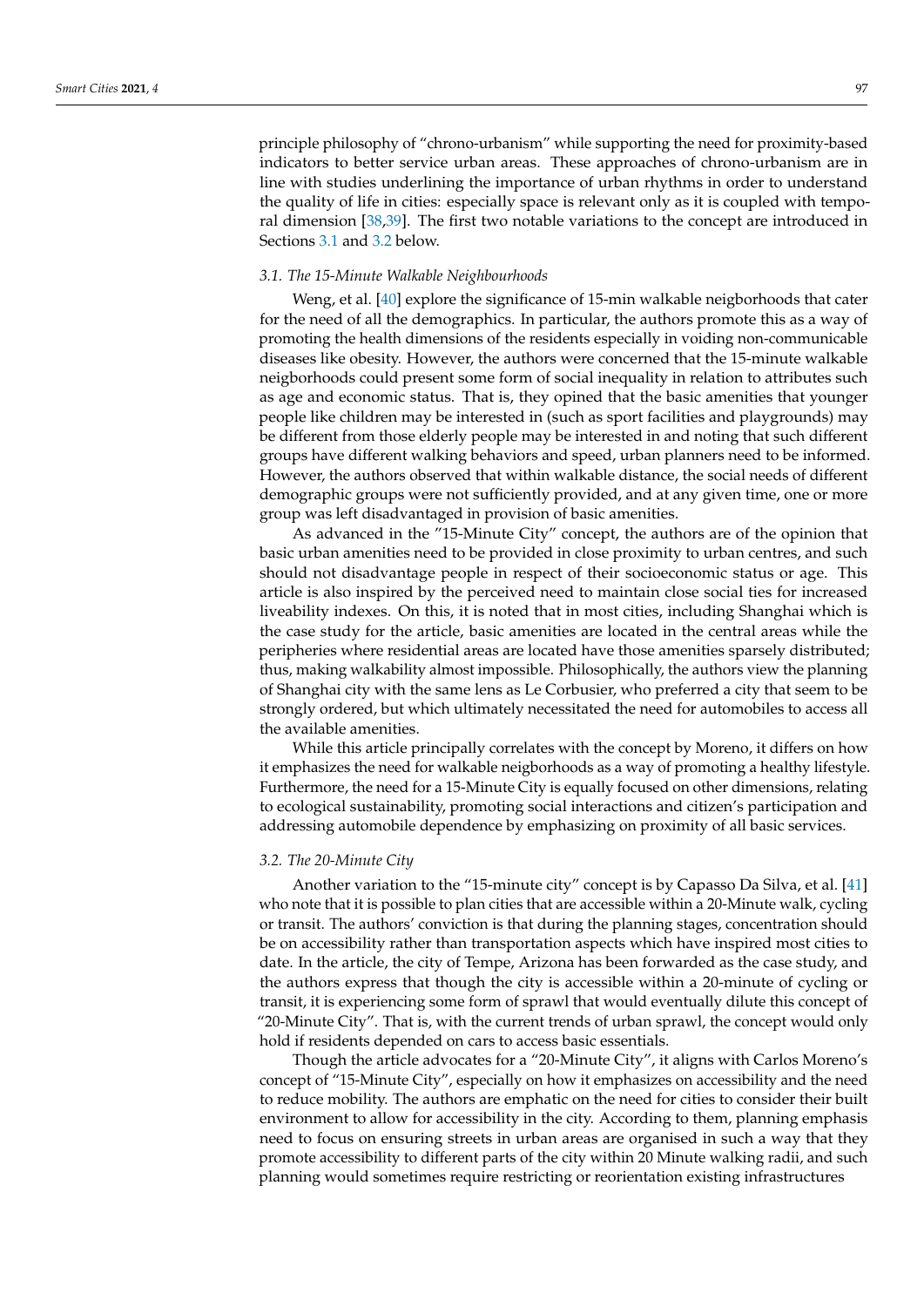Apart from accessibility, this article differs with the concept of Moreno in that it does not emphasize on need for sustainable social interactions and participation of urban residents. There also seems to be a lack of emphasize on the need for proximity of basic amenities and services, and instead, its concentration is on accessibility to opportunities, which in this case are aligned to job opportunities; an interesting dimension that strongly relates to automobile usage. While the emphasize on access to opportunities is novel, such does not expressly highlight how such accessibility would help in minimising reliance on automobiles by residents in their search for services like parks, playgrounds, schools, shopping centres and others. Another philosophical divergence that these authors have with the "15-Minute City" concept by Moreno is that they seem to advocate for a different distance based indicator. This means that, though the basic amenities would still be available, in the 20-minute city, they would be a bit further placed than in the concept advocated by Moreno. It would also mean that much land and more resources will be required to actualise this planning model. However, beside those divergences, the ultimate objective in the two concepts are similar, with proximity, and reduction of car reliance being some of those objectives.

#### <span id="page-5-0"></span>**4. On Smart Cities, Collective Intelligence and Place Identity**

The"15-Minute City" concept, further expounded on in Section [5](#page-7-0) below, aligns with the tenet of "chrono-urbanism" and advocates for increased proximity, social interaction captured by the "density" dimension, digitalisation and diversity pillars which in essence would lead to more closely knitted community fabrics. This would by a larger margin be facilitated by the increased technological advancements that have led to the emergence of such novel urban planning models like the Smart City concept, which is based on the success of digital revolution [\[42\]](#page-15-18). On this, the underlying principle of Smart City concept is the deployment of diverse technologies to optimize different urban fabrics. Numerous authors [\[43–](#page-15-19)[47\]](#page-15-20) champion this concept as a novel model that can assist cities to achieve sustainability and improved liveability status for an increased quality of life for their residents.

The achievement of Smart City concept in the current epoch is tied to availability of a rich interconnected array of Internet of Things (IoT) devices that have the capacity to collect, and send data to a centralized network, where this data is then computed, analyzed and distributed, in real-time to respective urban department for actions [\[48\]](#page-15-21). The availability of IoT devices, which Alam [\[49\]](#page-15-22) note will be in excess of over 75 billion devices by 2025, coupled with technologies such as Artificial intelligence (AI), Big Data, Machine Learning and Crowd Computing and others is expected to actualize the proposed 15-Minute City concept. At the core of the concept is the availability of different amenities and urban services; which with technology, would render it easier to use available data on different aspect to ensure novel urban planning to ensure optimal service delivery within intended areas of proximity.

Aligning with calls of technological integration in cities to achieve the dimensions outlined in the Sustainable Development Goal (SDG) 11, pertaining to safety, sustainability, resilience and inclusivity, the use of diverse technologies, smart devices and sensors can lead to this actualisation and in effect render a higher quality of life. It is further observed that improving the quality of life of urban residents leads to a focus on four major converging aspects: (1) promoting social inclusion for better social cohesion and combating exclusion, (2) reinventing urban infrastructure to adapt to 21st century lifestyle changes, (3) building on the digital revolution, (4) taking into account major urban environmental issues, including the challenges of climate change. In this regard, different aspects of the urban fabric are interlinked using an array of IoT devices, generating a rich database, critical in providing invaluable insights shaping policies and projects. As noted by Ferrero Bermejo, et al. [\[50\]](#page-15-23), with the data, cities pursuing "smartness" are able to address challenges like increasing energy demand, traffic issues, social inequality in housing and in provision of services like health, improve economic status of residents and confront the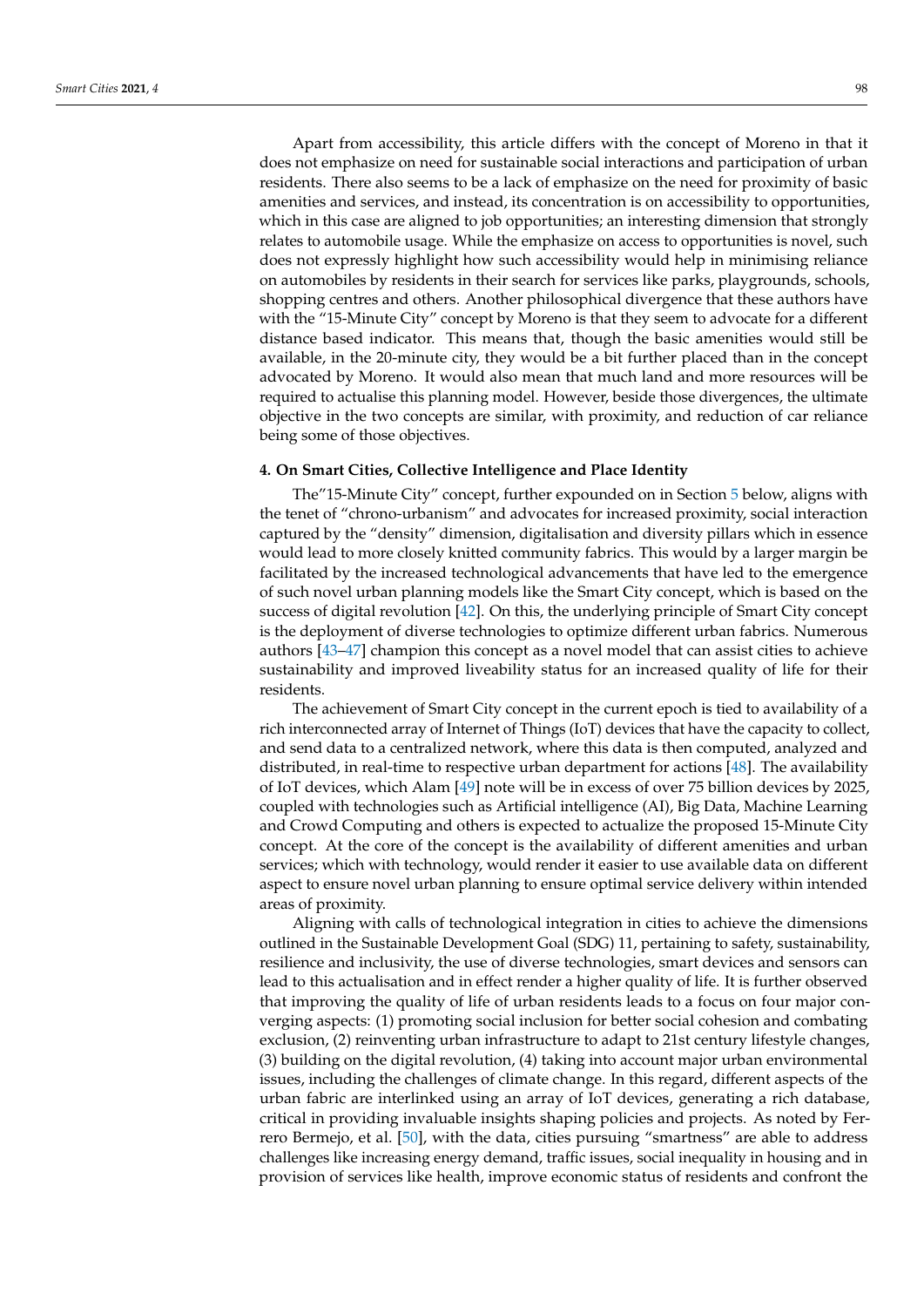challenge of sustainability heads-on. In reference to the 15-Minute City concept, technology use is thus novel, especially in ensuring that alternative solutions -aligning more with the tenets of the SDG 11, are available in diverse areas, including that of the transport sector in order to repair cities from the decades of fracture that car-driven policies left as legacy. For instance, with technology such as AI, IoT and Big Data, technologies such as bike sharing [\[51\]](#page-15-24), online shopping [\[52\]](#page-16-0), car sharing [\[53\]](#page-16-1), and drone delivery services (currently being tested by Amazon [\[54\]](#page-16-2)), amongst others, are on the rise in different cities. Such services are geared to ensure that people are safe and on time by eliminating the need to travel to purchase different items, and where they have to travel, the use of bicycles, or walking ensures they experience no traffic and are able to safe on costs that would have gone to autos. However, technology here, should not only be about removing the need to access and engage in the primary activities necessary to sustain an urban life, but also aid -through the use of policies, to ensure that a high quality of life is achieved while doing so.

In respect to the ecological aspects promoted in the "15-Minute City" concept, modern technologies have been identified as being a proponent in the prospects of achieving sustainability and resilience in cities. For instance, one area that Smart City researchers advocate for is the adoption of mixed-use housing models that promote compactness [\[21](#page-14-20)[,55\]](#page-16-3), efficient use of resources like energy and water [\[56\]](#page-16-4), increase in proximity [\[57\]](#page-16-5) and in the promotion of adequate land use [\[57,](#page-16-5)[58\]](#page-16-6). When compounded, all these factors have a positive bearing in promoting ecological sustainability, while at the same time enhancing the quality of life of the citizens. Further, by adopting modern technology, especially in the building, planning and construction sectors, modern trends being pursued in the concept encourage the incorporating of green and civic aspects in building and planning. That is, encouraging the use of green building and planning systems and technologies, including green spaces in the built environment, embracing use of green roofing and walls among others -through the careful planning, optimisation and retrofitting of spaces and built structures.

Adding to this philosophy, we advocate for the need for quality human interaction and that participatory processes are encouraged at varying scales of planning processes, through conception to after construction, through feedback loops. With modern smart technologies that cities are pursuing, this aspect of interaction is becoming possible, and should become a norm as is widely expressed by Gehl [\[37\]](#page-15-13). For instance, in respect to participation in a diverse society, it has been observed that urban managers and planners are now able to interact with residents using different communication platforms through both closed (through intranet systems) and open loop system, like social media. The latter have gained popularity during the last decades since the advent of social media platforms, coupled with the decreasing price of internet connectivity and increasing bandwidth rate (from 2 Mbps in 2000 to over 1 Gbps in 2015 [\[59\]](#page-16-7)). For the internet, the NCTA [\[60\]](#page-16-8) notes that the speed increased by over 10,000% fold in the last 15 years, and is expected to increase even further in the future with the emergence of 6G mobile connectivity technology [\[60,](#page-16-8)[61\]](#page-16-9) and have become critical tool in generating massive amounts of data, which when processed and analyzed have enabled cities to improve on areas like branding through place identity [\[62](#page-16-10)[,63\]](#page-16-11). For instance, there are now cities like Amsterdam, New York and others relying on the power of social media to market, create and advocate for their place identity [\[64\]](#page-16-12). Other cities, like Amsterdam, have been using the power digital solution to enhance its position as the ultimate world cycling city [\[63\]](#page-16-11).

The advantage of this practice is that cities are able to draw not only tourism traffic, but also local ones, which ultimately help improve their economic status through increased job opportunity and increased revenue flow, while capitalizing on resiliency outcomes [\[65\]](#page-16-13). The place identity concept also allows cities to create new or capitalize on their inherent and unique heritage like culture, art, education, health and others; thus, allowing them to remain competitive, while retaining their uniqueness and community heritage -which is often an issue in rapidly gentrified cities. Further to this, Parente [\[66\]](#page-16-14) notes that when place identity is well crafted, deployed and achieved, cities are able to attract new business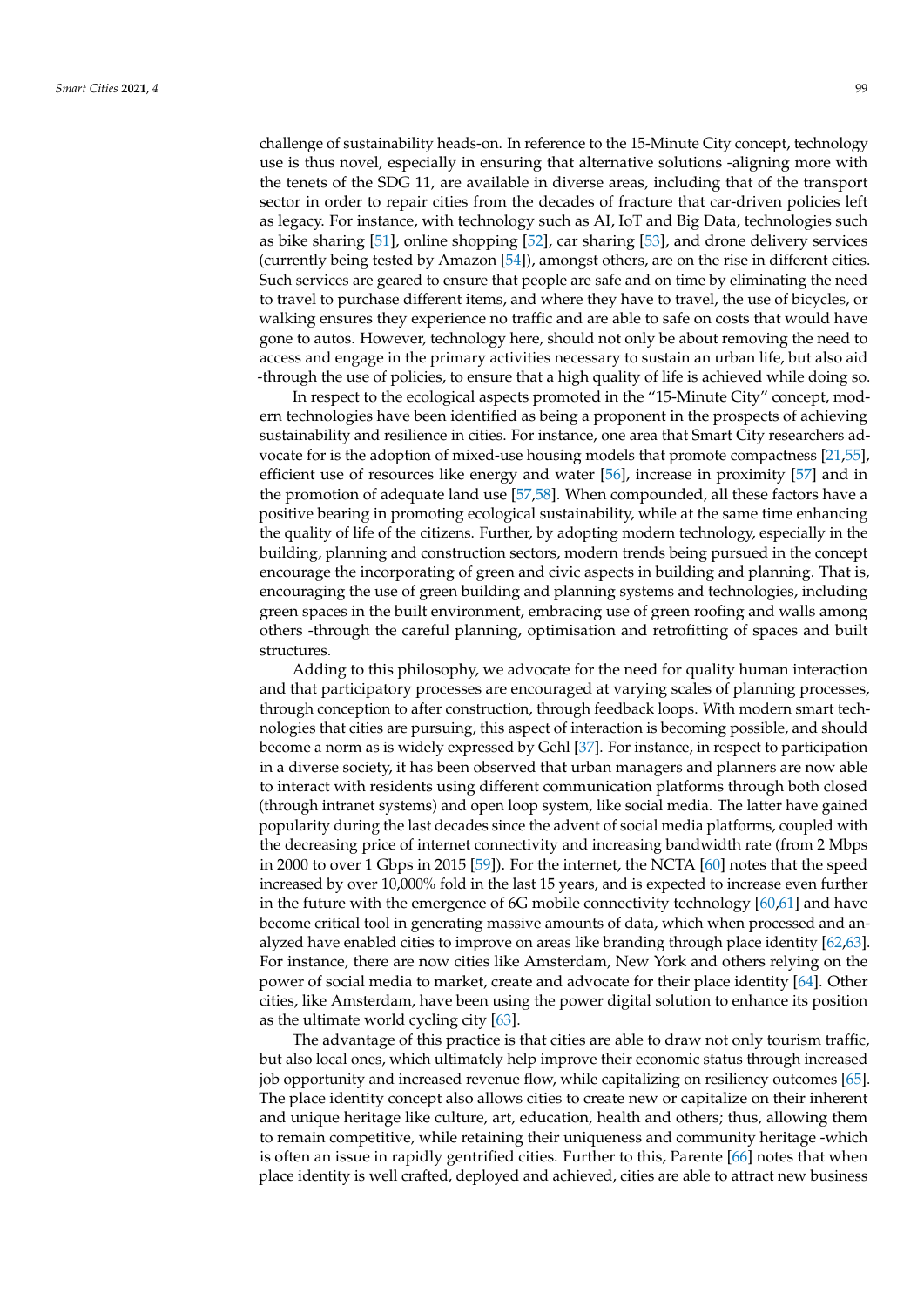opportunities, and in the long-turn manage to contribute toward improving the quality of lives of its residents, while reverberating positively on adjacent urban areas. The "15- Minute City" concept, on its right supports such drives and advocates for the promotion of place identity through the concept of chrono-urbanism, allow those seeking alternative lifestyles -away from the automobile dependent cities, to access almost urban services and amenities within walkable and biking distance.

Regarding the pursuance of social welfare, one area that is key is ensuring that residents are able to enjoy health lifestyles. Such are enhanced through the ability to walk or cycle to different parts of the city within the prescribed 15 min. Besides walking, we support that the substantial amount of time saved for not being in traffic could be directed towards engaging in other health -both physical and mental, enhancing activities. On this front, modern technologies have become accessible and practical, especially due to availability of wearables (including those gathering biodata) and urban sensors and data collection techniques that not only allow people to keep tab of their health, but also provide large datasets that could be used to improve the liveability of the area. Finally, the land use approach of this concept gains from the use of technologies as it can optimally ensure that cities have sufficient land reserves for playgrounds, recreation areas and foot walk and bicycle lanes to achieve the desired dimensions [\[67\]](#page-16-15) and for maintaining an optimal density that would be supported by available resources.. On this front, the use of Blockchain, smart contracts and fiscal instruments can be tallied to urban development rights and transaction costs to ensure both efficiency and performance while catering for long term policy agendas [\[68\]](#page-16-16).

#### <span id="page-7-0"></span>**5. Introducing the 15-Minute City Concept**

The 15-Minute City rides on the concept of "chrono-urbanism", which outlines that the quality of urban life is inversely proportional to the amount of time invested in transportation, more so through the use of automobiles. This concept originated from the first author, Carlos Moreno, who advocates for an urban set-up where locals are able to access all of their basic essentials at distances that would not take them more than 15 min by foot or by bicycle. Interestingly, the concept is observed to emanate from his tenets developed in his version of a "living city", outlining how it is necessary to "repair" urban and social fragments, largely fueled by modernist approaches. For the present "15-minute" concept, Moreno supports that residents will be able to enjoy a higher quality of life where they will be able to effectively fulfil six essential urban social functions to sustain a decent urban life. Those include (a) living, (b) working, (c) commerce, (d) healthcare, (e) education and (f) entertainment.

To attain those functions, the urban built landscape needs to be restructured to ensure that it complies with components such as proximity, diversity, density and ubiquity which Moreno opines to be major in the pursuit of cities offering an urban life that could be categorized as being of high value. A case in point where this concept has been tried and tested is in Paris, where Anne Hidalgo, through the program "Paris en Commun", turned towards the "15-Minute City" concept (in French: "La Ville du  $\frac{1}{4}$  d'Heure"), imagined by Carlos Moreno in 2016 [\[10\]](#page-14-9), in a bid to win a second mandate as Mayor, which she successfully did in June 2020 [\[69\]](#page-16-17). This is quite a remarkable achievement, noting that citizens of a pandemic-stricken global city opted for a program highlighting dimensions of resilience and livability over pure economic growth. Following its success there, this concept has now been seen to be replicated in different cities across the globe and aroused the interest of international organizations, which, amongst others, included the C40 Cities [\[70\]](#page-16-18), the World Health Organisation (WHO) [\[71\]](#page-16-19), UN-Habitat [\[72\]](#page-16-20) and the Organisation for Economic Co-operation and Development (OECD) [\[73\]](#page-16-21) in order to improve the quality of life in the context of COVID-19 and beyond.

While striving to satisfy those components, the six essential social functions are bound to be achieved, with the urban social fabric becoming even more closely knitted and with residents made to interact and participate more in activities that ultimately strengthen their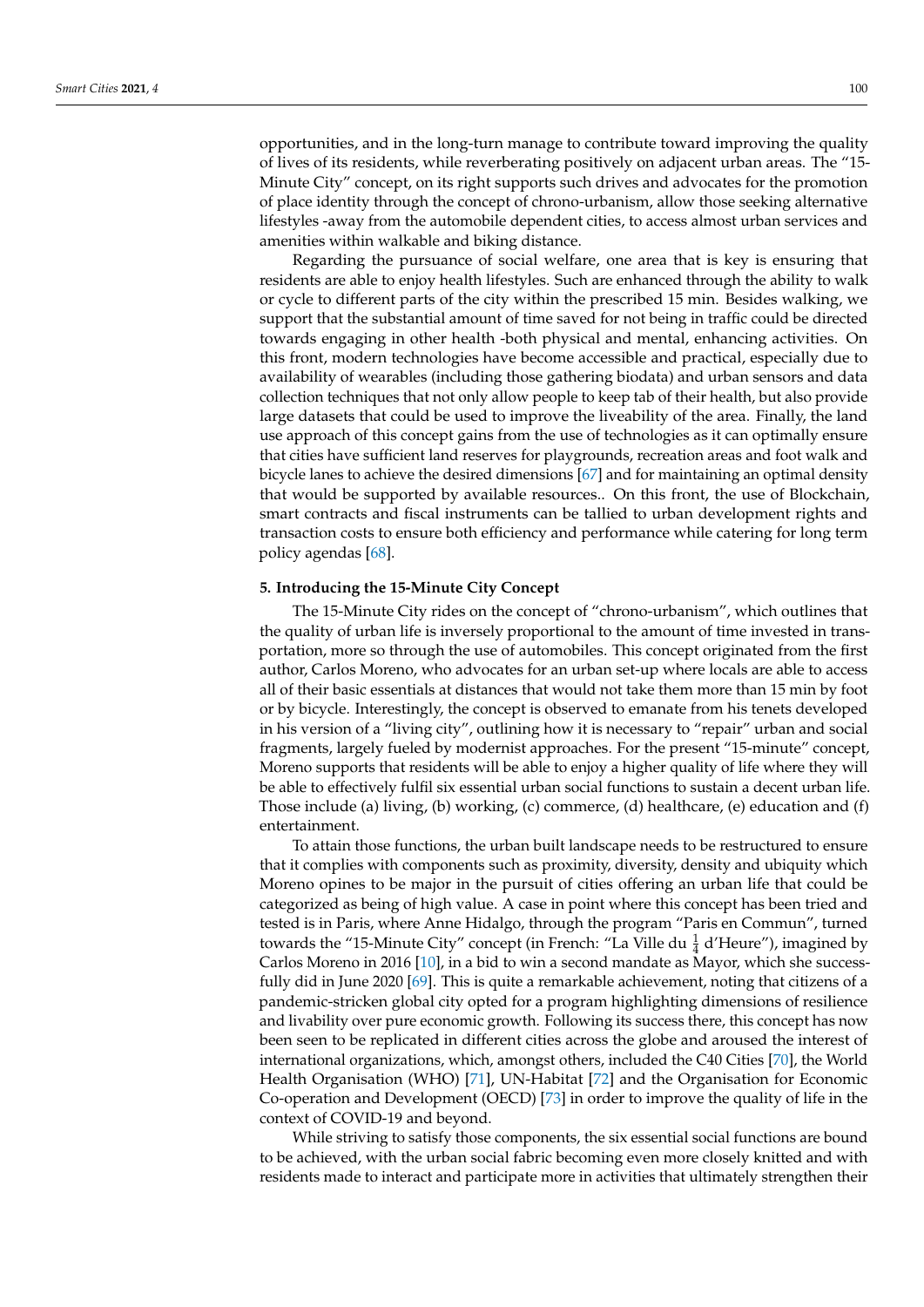social bonds, building character and trust, which ultimately leads to the building of more healthy urban landscapes.

In the current era where the world is experiencing the fourth industrial revolution characterized by ubiquitous deployment of Information Communication Technology (ICT), the 15-Minute City concept is seen as being timely. This is true since ICT is now seen to offer an array of solutions to numerous urban challenges, especially through the Smart City concept [\[48\]](#page-15-21). With these technologies, it has been shown that cities could enhance and improve on service delivery as well as promote increasing sustainable practices. The prompt delivery of services is also at the core of the 15-Minute City concept with the ultimate objective of ensuring that the maximum time is available for urban dwellers to accomplish the aforementioned basic social functions. In particular, the time saved from mobility is argued to be critical as urban dwellers do not only waste time on the roads, but they also incur high costs during commuting as well as degrade their life. To put this into perspective, in America, it is estimated that on average, traffic delays leads to a consumption of USD 1010 per year per person, which cumulatively translates to over USD 166 billion per year nationally. On the same note, an average national tally of 54 h a year are wasted by every average U.S. driver on the road due to traffic [\[74\]](#page-16-22). Saving on commuting time also saves the urban environment through the reduced emissions from both vehicles and power plants when fuels are extracted and processed. In addition to reducing time, the transformation that is to take place to ensure that all basic amenities are accessible within reach must ensure that the available urban space is optimized, hence promoting novel land use, which is also critical in reconciling human livability pursuits aligning with the urban ecology.

In respect to the above backdrop drawn from Moreno's 15-Minute City concept, Figure [1](#page-9-0) showcases the proposed "modified 15-Minute City" framework, depicting the four identified dimensions that could be incorporated with the already existing one proposed by Moreno. These are (a) Density, (b) Proximity, (c) Diversity and (d) Digitalization. The four dimensions were identified after observing the challenges that different cities across the globe endured during the height of widespread cases of COVID-19 and the subsequent health measures and protocols that ensued aimed at mitigating the spread. As noted above, urban residents endured uncountable challenges, especially in accessing basic essentials which, in most cities, have been sparsely distributed [\[75](#page-16-23)[–78\]](#page-16-24), whereas if those cities had prioritized the four dimensions identified here within a comprehensive and flexible framework, we believe that numerous issues could have been avoided. For instance, a neighborhood planned such that all basic facilities could be within reach in 15 min or less and that has public spaces ri allow people to maintain decent health standards and practices such as exercising through walking while reducing social contact would be relevant in the time of the present pandemic. Notwithstanding this, going forward, as urban areas embrace the "new normal", the proposed planning model that emphasizes the four components offers a realistic alternative. A description of each of the four dimensions and how they would apply in the proposed planning approach is outlined in the following sub-sections.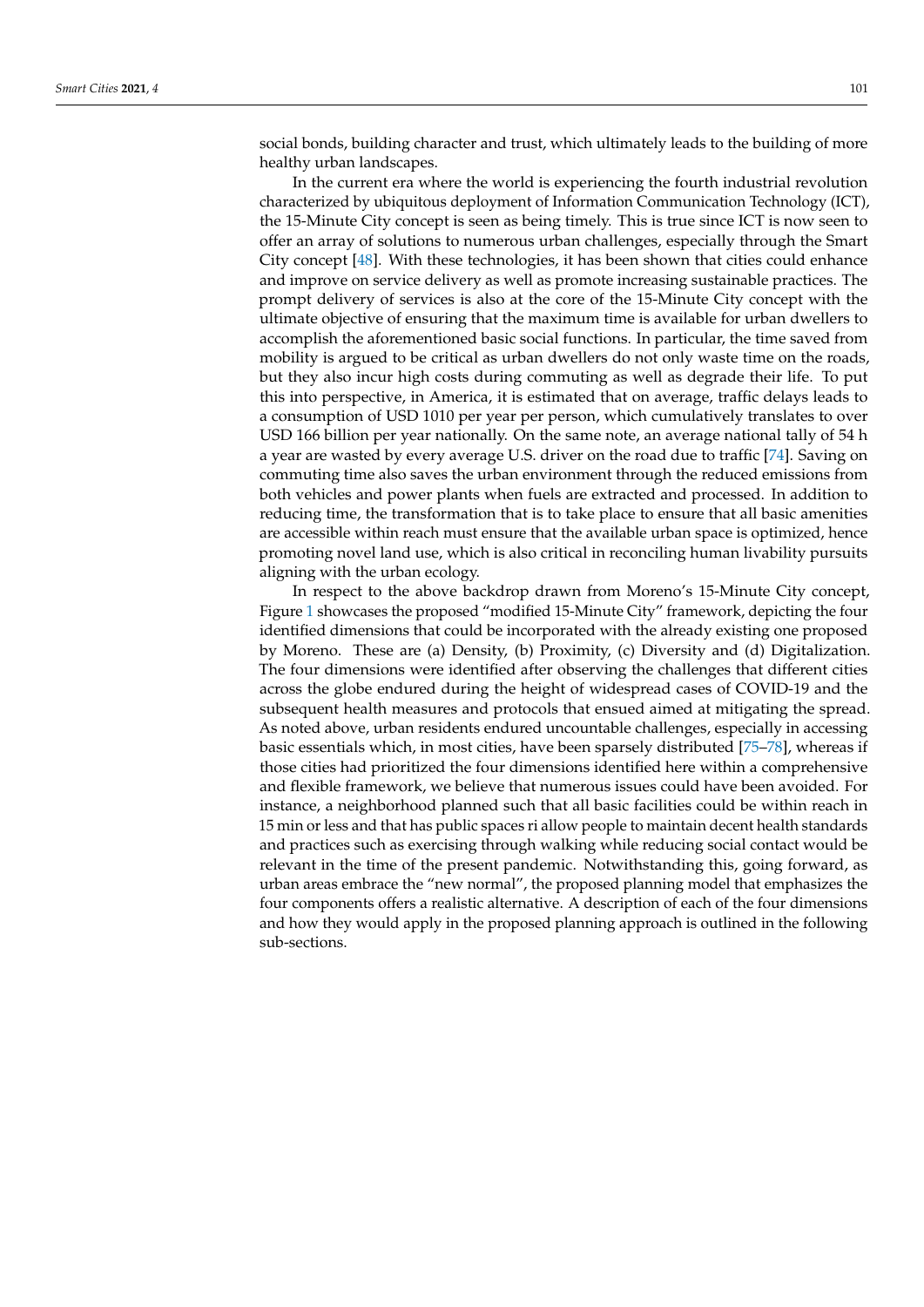<span id="page-9-0"></span>

**Figure 1.** The 15-Minute City framework. Illustration by Authors. **Figure 1.** The 15-Minute City framework. Illustration by Authors.

## *5.1. Density 5.1. Density*

Density is a crucial dimension of the city and its built environment, and this has been Density is a crucial dimension of the city and its built environment, and this has been noted by numerous researchers [79,80] as having a direct link to travel and diversity. In noted by numerous researchers [\[79](#page-17-0)[,80\]](#page-17-1) as having a direct link to travel and diversity. In conventional planning, density is viewed in terms of ultra-high-density buildings, but in the 15-Min City concept, density is viewed in terms of people per kilometer square.<br>That is viewed in terms of people per kilometer square. That is, in planning for a city that is sustainable, it is supported that it is paramount to consider the optimal number of people that a given area can comfortably sustain in terms of urban service delivery and resource consumption. In earlier planning models, where the emphasis was on creating ultra-high-rise buildings and offices, challenges arose, including the the state of the state of the state of the state of the state of the state of the state of the state of the state of the state the increased overconsumption of resources and over-reliance on fossil fuel energy to power the increased overconsumption of resources and over-reliance on fossil fuel energy to buildings, ultimately reading to an increase in the number of automobiles inspired by centralized planning ideologies. As such, the emphasis here is on the optimal density tralized planning ideologies. As such, the emphasis here is on the optimal density that that ultimately allows sustainability pursuits to be achieved on the economic, social and environmental frontiers power buildings, ultimately leading to an increase in the number of automobiles inspired environmental frontiers.

Salingaros [\[81\]](#page-17-2) highlights that with an optimal density, it is possible to effectively plan the available space such that all the essentials could be accessible to residents without plan the available space such that all the essentials could be accessible to residents without plan the available space such that all the essentials could be accessible to residents which is the need for time- and energy-consuming automobiles. Furthermore, he opined that an the need for time- and energy-consuming automobiles. Furthermore, he opined that an optimal density allows for the creation of locally based solutions in areas such as energy generation, food supply and multiple use of available spaces [\[82,](#page-17-3)[83\]](#page-17-4), where, for example, school playgrounds could be used as parks [\[84\]](#page-17-5). In the current urban dispensation, this dimension allows for the creation of public infrastructures such as bicycle lanes and walkable pathways that minimize the requirement for automobiles, hence promoting the achievement of the social functions imagined by Moreno. Our view on this issue aligns with that of Sisson [\[85\]](#page-17-6), who notes that this dimension also allows for equity in addressing the specific needs of different areas, including communities of varying economic status, while particularly favoring the disadvantaged, especially through the equitable distribution of civic services and in the deployment of services at a reduced cost for cities, rendering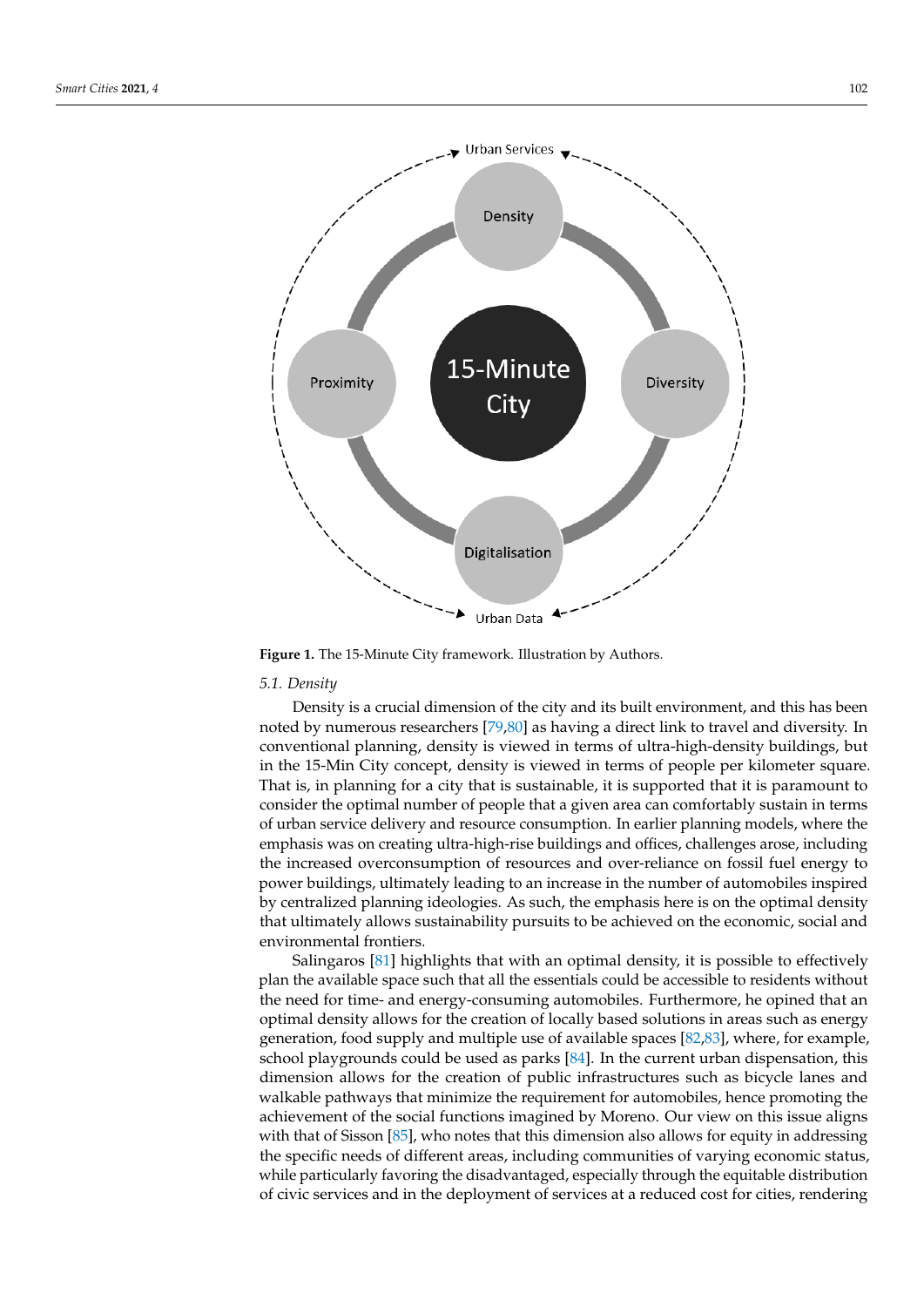higher value for both investors and governments. Through this lens, the stand on this perspective paper is that density is a key component favoring the social sustainability dimension of cities [\[86\]](#page-17-7), and when integrated with the other three dimensions (proximity, diversity and digitalization), the "15-Minute City" model would not only help in improving service delivery and improve livability but also benefit from the advanced technological advancements.

#### *5.2. Proximity*

This paper promotes the dimension of proximity, which is viewed to be both temporal and spatial. That is, within the 15-min quickly accessible radial nodes, residents in a given neighborhood can readily access basic services. This dimension is critical not only in helping cities reduce the amount of time lost in commuting but also in reducing the environmental and economic impacts of such activity [\[87\]](#page-17-8). This also helps in determining social indicators impacting urban residents, especially in a bid to promote social interactions—as advocated for by urban theorists such as Jane Jacobs [\[5\]](#page-14-4), Christopher Alexander [\[88,](#page-17-9)[89\]](#page-17-10), Andres Duany [\[90\]](#page-17-11) and Nikos Salingaros [\[81,](#page-17-2)[91\]](#page-17-12).

On this, Moreno, advances that this dimension is critical as it allow residents to transition from residential areas, work, commercial areas, education centers, health facilities and other basic institutions in a reduced timespan. Ultimately, this closeness of essential services allows residents to enjoy better service provision both in commercial and public establishments, as the planning model allows for multimodal use of basic infrastructures. For instance, in Paris, where Mayor Hidalgo has embraced this new concept, it is becoming a norm for school playgrounds to be transformed into parks that the public are free to access after school hours [\[84\]](#page-17-5). With this and other examples [\[92\]](#page-17-13), the pursuance of the proximity dimension advanced in this paper is, thus, critical, as it allows local residents to maximize their local public spaces, green spaces and other public infrastructures. It also allows them to maximize the exploitation of their available resources such as heritage for social, economic and environmental benefits. This premise is important as it allows to envision a city through a different perspective, more tailored to the human scale and adaptable to the use of its residents.

In essence, this concept of proximity as advanced in this paper links back to the core the philosophy of chrono-urbanism, emerging from the thematic of "chronotopy", explored by [\[38,](#page-15-14)[93](#page-17-14)[,94\]](#page-17-15), standing as a coupling of spatial and temporal dimensions. Through this lens, the city can be viewed from a distance-based indicator, leading to a view of time-based urbanism. However, as is demonstrated in this paper, it is not sufficient on its own to actualize this node, as it needs to be connected to the other dimensions to achieve the desired urban transformation.

#### *5.3. Diversity*

Diversity in the context of the above frame and in the advancement of the 15-Minute City concept is twofold: (i) the need for mixed use neighborhoods which are primary in providing a healthy mix of residential, commercial and entertainment components and (ii) diversity in culture and people.

Having mixed-use neighborhoods is key in sustaining economically vibrant urban fabrics [\[95,](#page-17-16)[96\]](#page-17-17), ensuring sufficient housing for all the urban residents [\[70\]](#page-16-18), promoting inclusivity and promoting sustainable practices [\[97\]](#page-17-18). In the pursuit of a 15-Minute City model, the adoption of mixed-use neighborhoods is paramount in ensuring that an optimal density and proximity of essential amenities are achieved, while also providing for development of walkable streets and bicycle lanes. This approach ensures that residents can benefit from basic essentials within their residential areas, thus reducing the need for them to travel to access them. This dimension would also aid in ensuring that the sanctity of available public spaces is preserved and upheld and, where possible, that opportunities for creating more public areas are savored, as was advocated for by Whyte [\[98\]](#page-17-19). This dimension aligns with that of urban density and proximity, and it is the position of this paper that emphasizing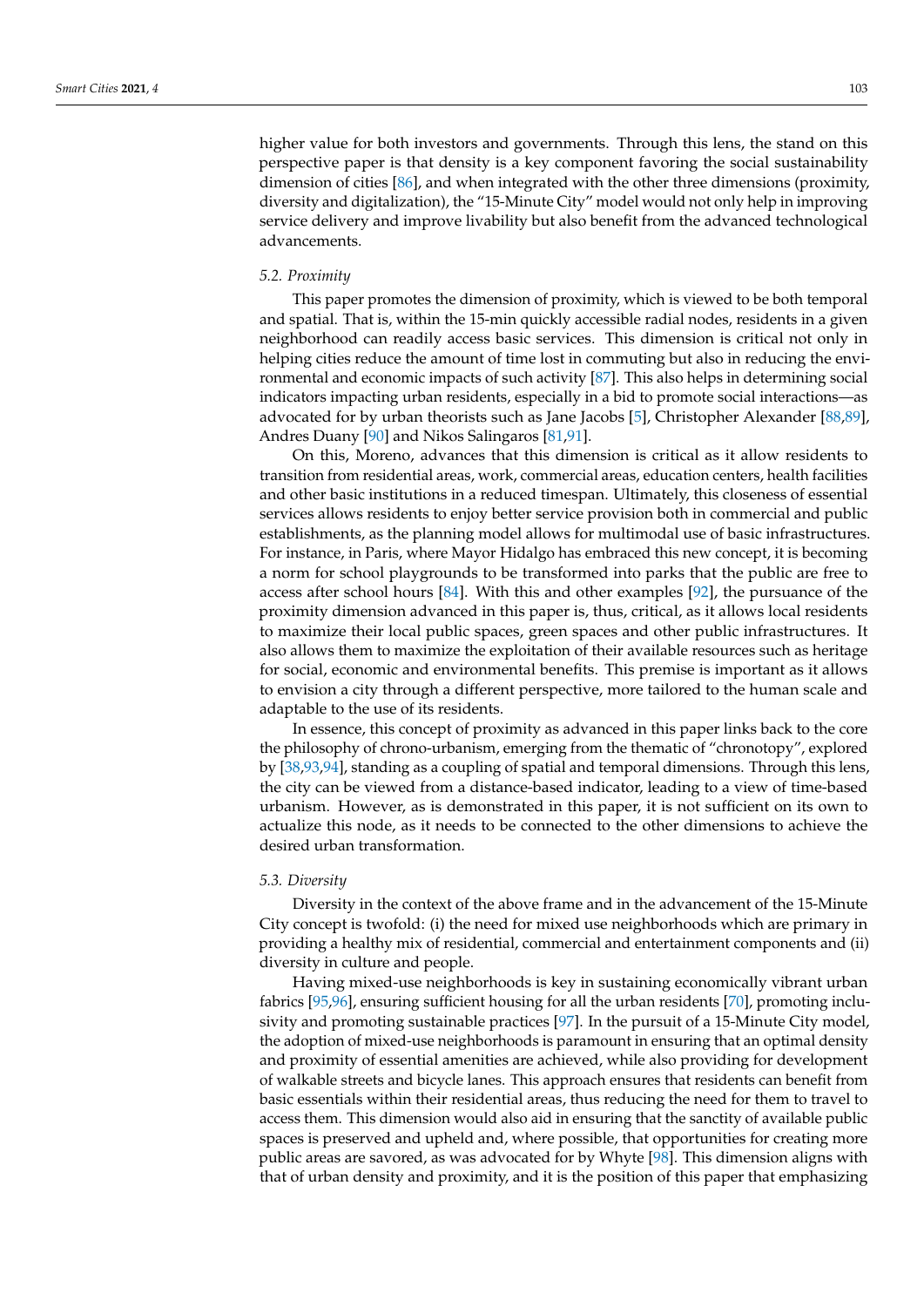its observance in the proposed "15-Minute City" model would help enrich the experience of urban dwellers.

Brookfield [\[99\]](#page-17-20) expresses that embracing this form of diversity in a neighborhood provides city governments with opportunities to concentrate on improving their service delivery to locals and, in turn, promotes the livability status, maintains property value and enhances community participation and interaction. This is particularly important in promoting a city environment that accommodates different cultures and people, thus promoting social cohesion and helping in creating more social capital [\[100\]](#page-17-21).

Having a multicultural dimension in a city has positive bearings on the economic front, as locals would also enjoy a wide variety of products such as cultural products and cultural heritage. This would also render an attractive urban landscape for visitors, thus promoting tourism and other related businesses which are essential in creating new business and promoting economic vibrancy, leading to the creation of increased employment opportunities [\[101\]](#page-17-22).

To maximize those benefits, this dimension requires deployment at varying scales in a city. Not only in an urban scale across a 15-min radius but beyond more minute scales—at building levels.

#### *5.4. Digitalization*

This dimension is very relevant to the modified 15-Minute City concept, especially in ensuring the actualization of the three other dimensions. In particular, this dimension aligns closely with the Smart City concept from which the 15-Minute City concept can be argued to have, in part, drawn its inspiration. For instance, within the Smart City concept, factors such as inclusivity, resident participation and real-time delivery of services are encouraged through varying platforms—including digital [\[53,](#page-16-1)[102](#page-17-23)[,103\]](#page-17-24)—just as in the case in Moreno's proposed concept. The achievement of those factors in the Smart City concept is shouldered on the effective deployment of different technologies, and this would have similar far-reaching impacts in the 15-Minute City. For instance, through digital tools and solutions, it would be possible to ensure that biking experiences are enhanced by emphasizing solutions such as bike sharing and the deployment of sensors to ensure the safety and security of cyclists [\[70,](#page-16-18)[104\]](#page-17-25).

Regarding proximity dimensions, digitalization has been effective, as highlighted through the Smart City concept, where services such as online shopping [\[52\]](#page-16-0), cashless transactions [\[105\]](#page-17-26) and virtual communications and interactions [\[106\]](#page-17-27) amongst others are implemented and promoted. The similar availability of such services within 15-min cities would reduce the need for commuting as some services could be delivered within the comfort of homes or offices. Coupling these with technologies such as smart contracts through Blockchain technology would help to ease security concerns, especially in regard to virtual payments [\[107\]](#page-17-28). Digitalization, especially during this period of the COVID-19 pandemic, has made it possible for people to work from home and communicate virtually, and this also been instrumental in reducing social contact and reducing the need to travel from home to offices and other work places. This dimension of proximity-based planning is already emerging from the pandemic and will be expected to stay in the post-pandemic urban jargon.

Additionally, the deployment of digital solutions would greatly help in even exceeding the expectations of the 15-min city, in particular in ensuring that cities are more resilient in areas such as climate change through declining emissions, linked to a reduction in automobile use [\[108\]](#page-17-29). This would also be true where the adoption of mixed energy options is embraced [\[109](#page-17-30)[,110\]](#page-17-31), which help in reduction in over-reliance on non-renewable energy sources. Further, digitalization is crucial in facilitating optimal consumption of resources [\[48\]](#page-15-21). Digitalization is also becoming very powerful in job creation through innovations such as iBike that allow people to share bikes in cities, hence encouraging them to avoid the use of personal cars. All those are expected to benefit immensely from the advent of digitalization, which has been seen to be a transversal element, cutting through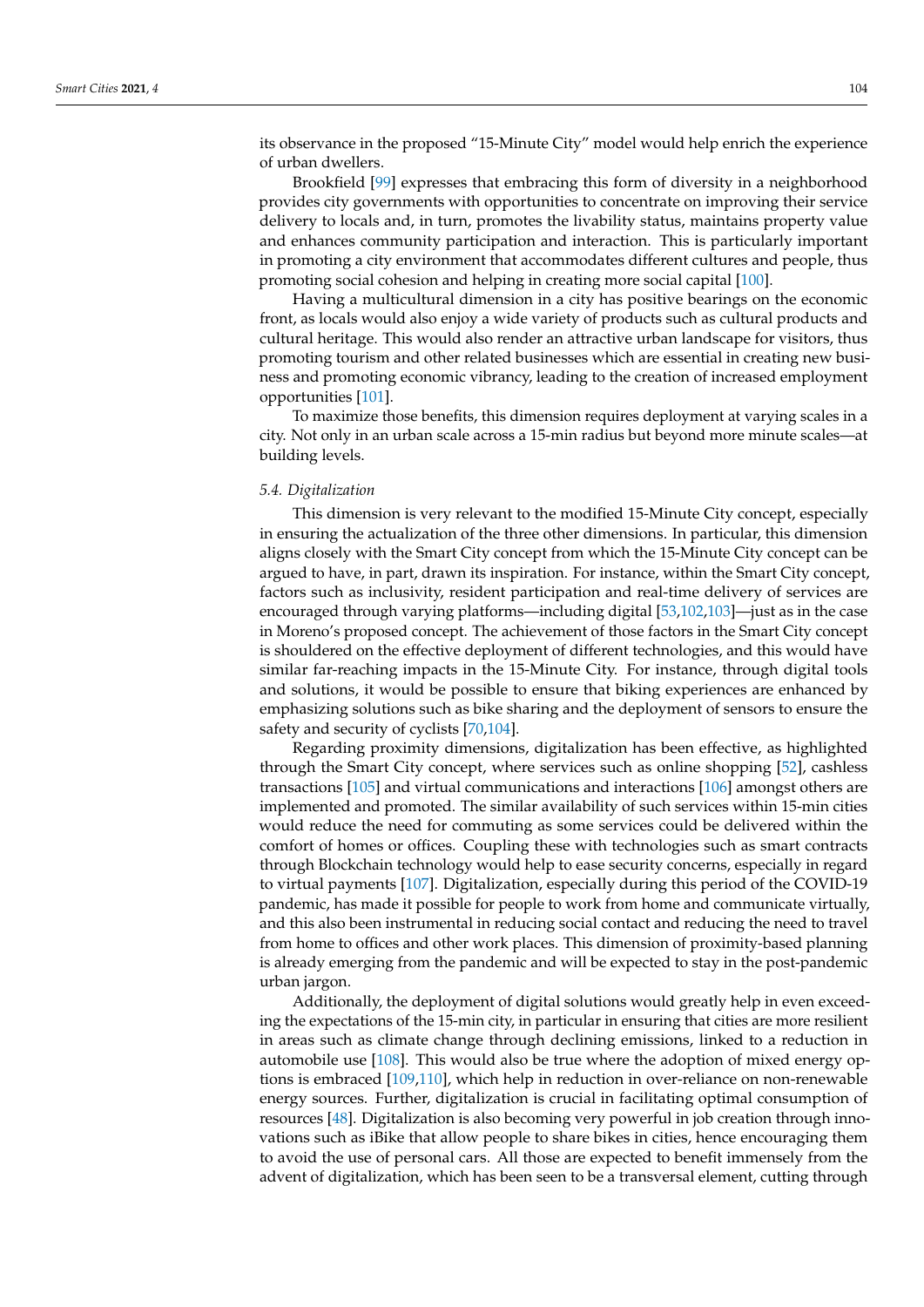fields, and as such, it is expected that it would also be essential in ensuring the successful deployment of the other three identified dimensions.

#### **6. Discussions and Conclusions**

In pursuit of transforming urban areas to improve their livability status and resilience, promote sustainability and promote their social and economic aspects, many planning models were proposed over the years and have evolved as a result of their application in varying contexts and geographies. The most recent one is the Smart City concept, which, though it has been progressive in addressing most of the aforementioned issues, has had its shortcomings. From a theoretical perspective, it has the potential to help cities achieve all those objectives, but this potential has been overshadowed by enterprising orientations of ICT technology providers who are inspired solely by the lucrative profit margins that this model presents (valued at USD 410.8 billion in 2020 and is expected to rise to over USD 820.7 billion by 2025 [\[111\]](#page-18-0)). As a result of this sole pursuit, based on economic agendas instead of solving issues such as non-inclusiveness and social inequalities, the Smart City concept, in some instances, has been found to exacerbate them. For instance, in regard to issues such as cost of living, Pandey [\[112\]](#page-18-1) notes that urban areas that have transformed and marketed as being "smart" are too expensive for most urban residents to afford. The author explains that this phenomenon is influenced by the emphasis on smart technology rather than the social and economic aspect that such technologies are supposed to address, thus deviating from the dictates of the SDGs, especially SDG 11. On the same page, as noted by Adkins, et al. [\[113\]](#page-18-2), the concept of the Smart City has acted as a catalyst for the growing inequality in the housing sector, where the real-estate sector is seen to be growing at a rate not proportional to the revenue growth of residents. The growth of the real-estate sector, which is majorly controlled by high-income earners, in turn, has been the fore in advancing the issue of inaccessibility in cities, as it also follows the grid planning systems that have been adopted in many cities. A similar argument is advanced by Gurstein and Hutton [\[114\]](#page-18-3), where they note that modern urban planning concepts need to be restudied as they have led to unsustainable urban trends, including urban sprawl. The authors further advocate for planning concepts that would reorient urban development into paths that support both environmental and equitable paths, and the present authors believe that the proposed 15-Minute City concept could be among the fitting models.

Those planning weaknesses of most urban planning models, including the Smart City concept, were exposed when the COVID-19 pandemic emerged, necessitating the introduction of stringent health protocols and the re-alignment of economic agendas in view of the increasing socio-economic issues brought about by the pandemic [\[9\]](#page-14-8). With the need to observe lockdown measures, social distancing, curfews and other health protocols, it becomes evident that the need for proximity of most basic amenities in most cities has been wanting. Thereby, most urban residents have had to put up with myriads of both economic and social challenges due to inaccessibility of most basic essentials despite availability of advanced soft Smart City technologies. With those challenges, most cities, as currently planned and constituted, need to be re-structured to ensure that in the future, basic services are available at accessible distances, that human interaction would not be disrupted and that cycling and walking would be facilitated to ensure that such healthy protocols would be sustainably observed. Another emerging issue about the Smart Cities model, apparent during the COVID-19 lockdowns, is that most soft technologies support an increasing amount of urban data and their analysis, where this has not, however, directly led to more social interactions, which are now understood as an important planning aspect, especially to help residents weather down both the social and psychological challenges prompted by the COVID-19 pandemic.

In light of this, some aspects advocated for in the "15-Minute City" concept gained traction during the pandemic, despite this model having been proposed as early as 2016 [\[69\]](#page-16-17). The selling point of this concept is its emphasis on proximity-based planning, where an urban neighborhood is planned to accommodate an optimal density that would have access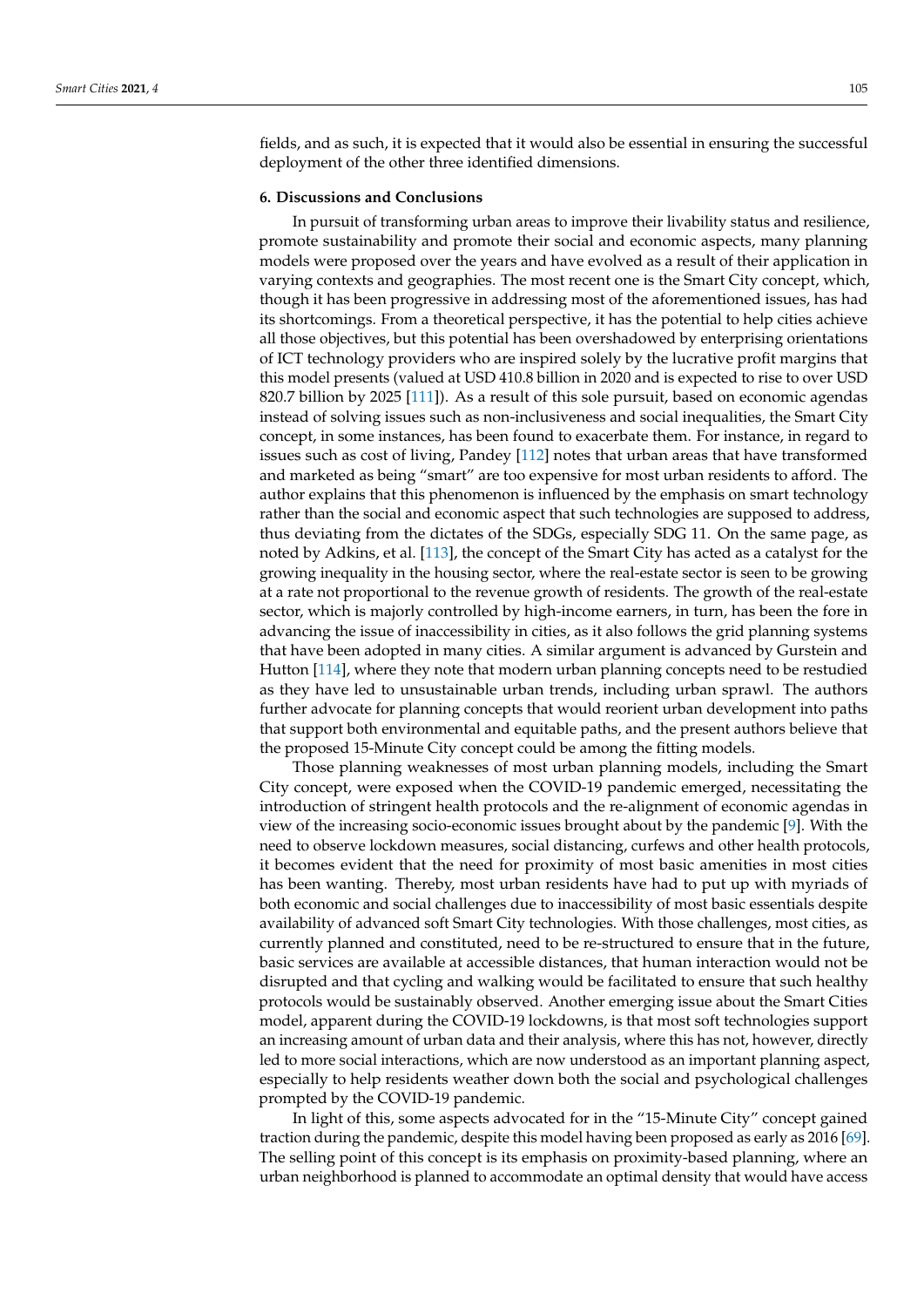to basic essential services within a 15-min walking or cycling distance. The proponent of this concept envisions that within that a 15-min radius, residents will manage to experience a higher quality of life as they will be required to travel less to access basic facilities such as public spaces, with increased time and opportunities to interact with other members of the community and accomplish other social functions, which are increasingly important but which have been lacking as a core function of contemporary urban planning models.

The emphasis on accessibility and proximity advanced in the 15-min concept, especially through walking or via cycling, is paramount, since this mode (micro-mobility) has been showcased as having numerous benefits on social, economic and environmental scales. For instance, cities benefit from reduced congestion, reduced pollution (noise, emissions and others) and benefit from beautiful increased green spaces, and well-thought and ordered structures. On the same note, urban residents derive health and economic benefits. They also benefit from increased time and opportunities to exercise and gain social interactions. On the economic front, this model has the potential to unlock numerous potential positive outcomes such as employment, new innovations, creation of urban unique (identity) brands as well as helping to reduce overheads incurred from fuel costs, road maintenance, pollution and other associated costs.

It is noteworthy that while the concept of "chrono-urbanism" may seem arbitrary for some—e.g., why 15 min and not 17 min?—this concept is not rigid in nature and is proposed with the intent to be tailored to individual cities based on both their morphology and specific needs and characteristics. For instance, on this, it is worth noting within 15-min radii, a cyclist would cover a substantial distance compared to residents who may opt to walk. Therefore, the proximity dimension for cyclists would be defined differently from that of those on foot. Indeed, on this matter, there had been other concepts such as 20-min cities [\[41\]](#page-15-17) and 30-min cities [\[115\]](#page-18-4), but the bottom line in all of those is the need to underline that proximity-based planning is key in sustaining quality of life and in providing for the basic urban functions. On this subject, the current concept by Moreno is based on the understanding that within the 15-min radius, it is possible for a city to incorporate all the basic essentials, including walking and bicycle lanes, while also incorporating digital solutions to enhance the residents' experience and improve livability status. This thus enables works that support the spatiotemporal dimension of cities to both understand and enhance the quality of life of urban dwellers [\[35\]](#page-15-11)

As this concept continues to gain acceptability and traction in different global cities, further research is now warranted to showcase how the idea and its elements can be replicated in cities within the global south and those that may be financially constrained to undertake the extensive urban regeneration exercise that this kind of planning model demands. The research gains in importance, noting that some cities can transform and renovate existing infrastructures (without major restructuring) to benefit from bicycle lanes, parks and greener spaces to match the proposed model and to align with the vision of urbanists such as Whyte [\[98\]](#page-17-19), Alexander [\[88\]](#page-17-9), Salingaros [\[81\]](#page-17-2) and Jacobs [\[5\]](#page-14-4). This is important as those cities too have experienced similar COVID-19-instigated challenges, leading to economic responses that may leave long-term fragments on both the social and economic fabrics, reverberating on the urban landscape. The pandemic will see long-term changes in cities, prompt the emergence of new socio-economic structures and force new urban planning models that need to adapt to such trends to ensure a safe and sustainable urban future.

Finally, it is observed that the 15-min city is in line with concepts promoting dimensions of proximity, emphasizing walkability and of social interactions within cities. Alexander [\[30\]](#page-15-6), Gehl [\[80\]](#page-17-1) and Whyte [\[112\]](#page-18-1) seem to support this point through their treatises of human-scale urban design. However, even though the concept has gained a rapid adoption by global cities, we support that the operationalization of the 15-min city will require additional studies in order to scrutinize the respective importance and the connections of density, proximity, diversity and digitalization. To do so, it will be necessary to mobilize up-to-date research methods [\[116\]](#page-18-5) and to discuss its ability to complement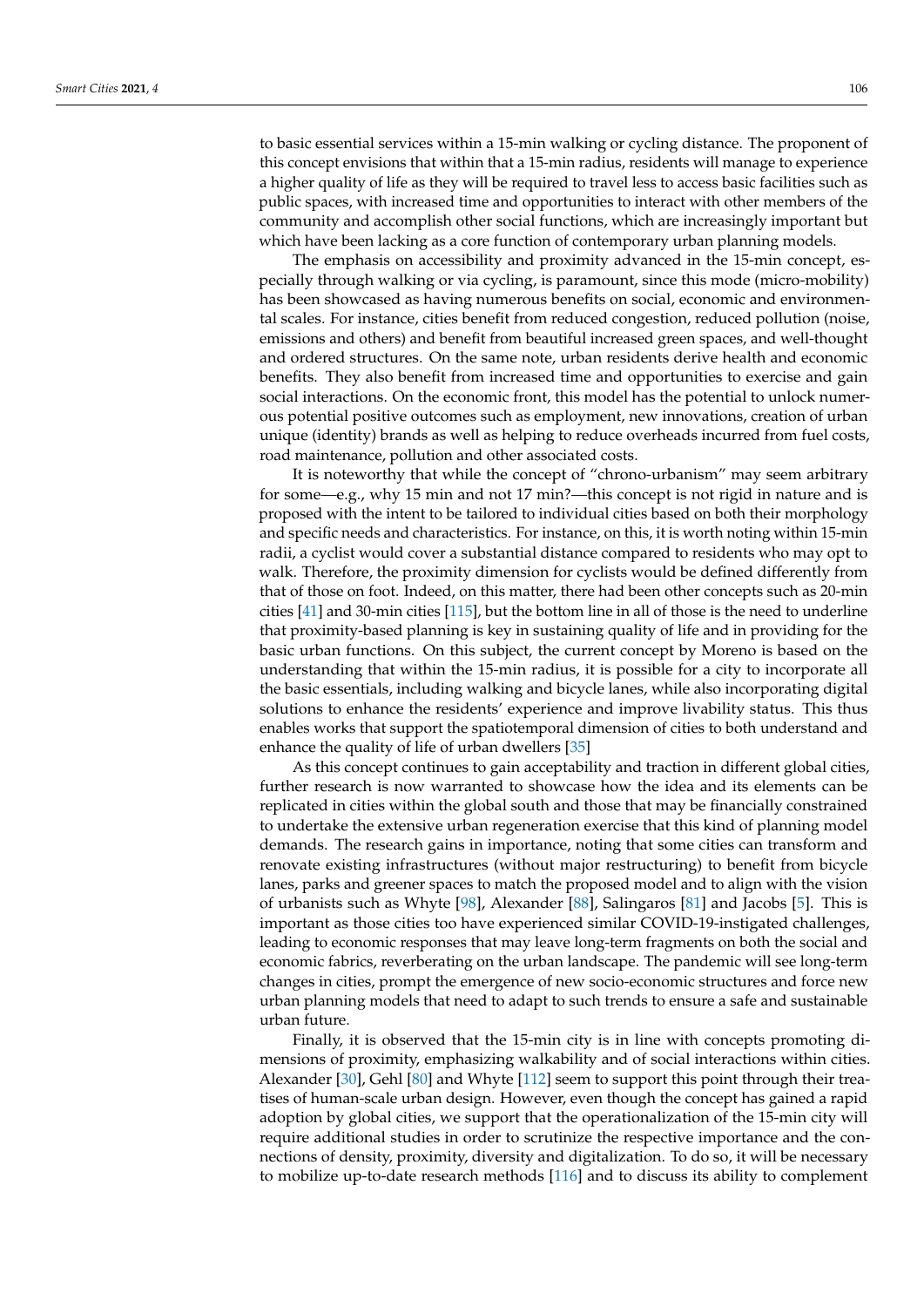classical modelization approaches [\[79](#page-17-0)[,80\]](#page-17-1). One therefore has to consider that beyond its attractiveness for Mayors and institutional organizations such as C40, the 15-min city is opening the way to a research program.

**Author Contributions:** Conceptualization, formal analysis and validation, C.M.; writing, review and editing, Z.A., D.C., C.G. and F.P. All authors have read and agreed to the published version of the manuscript.

**Funding:** This research received no external funding.

**Conflicts of Interest:** The authors declare no conflict of interest.

#### **References**

- <span id="page-14-0"></span>1. Brown, J.R.; Morris, E.A.; Taylor, B.D. Planning for cars in cities: Planners, engineers, and freeways in the 20th century. *J. Am. Plan. Assoc.* **2009**, *75*, 161–177. [\[CrossRef\]](http://doi.org/10.1080/01944360802640016)
- <span id="page-14-1"></span>2. Gössling, S. Why cities need to take road space from cars—And how this could be done. *J. Urban Des.* **2020**, *25*, 443–448. [\[CrossRef\]](http://doi.org/10.1080/13574809.2020.1727318)
- <span id="page-14-2"></span>3. Appleyard, D. Livable streets: Protected neighborhoods? *Ann. Am. Acad. Political Soc. Sci.* **1980**, *451*, 106–117. [\[CrossRef\]](http://doi.org/10.1177/000271628045100111)
- <span id="page-14-3"></span>4. Brown, L.R. Redesigning cities for people: Car-centered urban sprawl. In *Eco-Economy: Building an Economy for the Earth*; Earthscan: Washington, DC, USA, 2003.
- <span id="page-14-4"></span>5. Jacobs, J. *The Death and Life of Great American Cities*; Random House: New York, NY, USA, 1961.
- <span id="page-14-5"></span>6. Newman, P.; Beatley, T.; Boyer, H. *Resilient Cities: Overcoming Fossil Fuel Dependence*, 2nd ed.; Island Press: Washington, DC, USA, 2017.
- <span id="page-14-6"></span>7. Newman, P.; Kenworthy, J. The rise and fall of automobile dependence. In *The End of Automobile Dependence*; Island Press/Center for Resource Economics: Washington, DC, USA, 2015; pp. 1–31.
- <span id="page-14-7"></span>8. Allam, Z.; Jones, D.S. Pandemic stricken cities on lockdown. Where are our planning and design professionals [now, then and into the future]? *Land Use Policy* **2020**, *97*, 104805. [\[CrossRef\]](http://doi.org/10.1016/j.landusepol.2020.104805) [\[PubMed\]](http://www.ncbi.nlm.nih.gov/pubmed/32508374)
- <span id="page-14-8"></span>9. Allam, Z. *Surveying the Covid-19 Pandemic and Its Implications: Urban Health, Data Technology and Political Economy*; Elsevier Science: Amsterdam, The Netherlands, 2020.
- <span id="page-14-9"></span>10. Moreno, C. La Ville du Quart D'heure: Pour un Nouveau Chrono-Urbanisme. Available online: [https://www.latribune.fr/](https://www.latribune.fr/regions/smart-cities/la-tribune-de-carlos-moreno/la-ville-du-quart-d-heure-pour-un-nouveau-chrono-urbanisme-604358.html) [regions/smart-cities/la-tribune-de-carlos-moreno/la-ville-du-quart-d-heure-pour-un-nouveau-chrono-urbanisme-604358](https://www.latribune.fr/regions/smart-cities/la-tribune-de-carlos-moreno/la-ville-du-quart-d-heure-pour-un-nouveau-chrono-urbanisme-604358.html) [.html](https://www.latribune.fr/regions/smart-cities/la-tribune-de-carlos-moreno/la-ville-du-quart-d-heure-pour-un-nouveau-chrono-urbanisme-604358.html) (accessed on 3 December 2020).
- <span id="page-14-10"></span>11. Looi, M.-K. Covid-19: Is a second wave hitting Europe? *BMJ* **2020**, *371*, m4113. [\[CrossRef\]](http://doi.org/10.1136/bmj.m4113)
- <span id="page-14-11"></span>12. Maragakis, L.L. First and Second Waves of Coronavirus. Available online: [https://www.hopkinsmedicine.org/health/conditions](https://www.hopkinsmedicine.org/health/conditions-and-diseases/coronavirus/first-and-second-waves-of-coronavirus)[and-diseases/coronavirus/first-and-second-waves-of-coronavirus](https://www.hopkinsmedicine.org/health/conditions-and-diseases/coronavirus/first-and-second-waves-of-coronavirus) (accessed on 5 June 2020).
- <span id="page-14-12"></span>13. Wijffelaars, M. Spain's Struggle against Covid-19 Hampers Its Economic Recovery. Available online: [https://economics.rabobank.](https://economics.rabobank.com/publications/2020/october/spains-struggle-against-covid-19-hampers-its-economic-recovery/) [com/publications/2020/october/spains-struggle-against-covid-19-hampers-its-economic-recovery/](https://economics.rabobank.com/publications/2020/october/spains-struggle-against-covid-19-hampers-its-economic-recovery/) (accessed on 5 November 2020).
- <span id="page-14-13"></span>14. Moreno, C. *Droit de Cité*; Humensis: Paris, France, 2020.
- <span id="page-14-14"></span>15. De Vos, J. The effect of Covid-19 and subsequent social distancing on travel behavior. *Transp. Res. Interdiscip. Perspect.* **2020**, *5*, 100121. [\[CrossRef\]](http://doi.org/10.1016/j.trip.2020.100121)
- <span id="page-14-15"></span>16. District Office Berlin. Temporary Installation and Expansion of Bicycle Traffic Facilities during the Pandemic Crisis. Available online: <https://www.berlin.de/ba-friedrichshain-kreuzberg/aktuelles/pressemitteilungen/2020/pressemitteilung.911780.php> (accessed on 5 November 2020).
- <span id="page-14-16"></span>17. Connolly, K. 'Cleaner and Greener': Covid-19 Prompts World's Cities to Free Public Space of Cars. Available online: [https://www.](https://www.theguardian.com/world/2020/may/18/cleaner-and-greener-covid-19-prompts-worlds-cities-to-free-public-space-of-cars) [theguardian.com/world/2020/may/18/cleaner-and-greener-covid-19-prompts-worlds-cities-to-free-public-space-of-cars](https://www.theguardian.com/world/2020/may/18/cleaner-and-greener-covid-19-prompts-worlds-cities-to-free-public-space-of-cars) (accessed on 5 November 2020).
- <span id="page-14-17"></span>18. Hu, W. A Surge in Biking to Avoid Crowded Trains in N.Y.C. Available online: [https://www.nytimes.com/2020/03/14/nyregion/](https://www.nytimes.com/2020/03/14/nyregion/coronavirus-nyc-bike-commute.html) [coronavirus-nyc-bike-commute.html](https://www.nytimes.com/2020/03/14/nyregion/coronavirus-nyc-bike-commute.html) (accessed on 5 November 2020).
- <span id="page-14-18"></span>19. Morris, D.Z. After Coronavirus, Bicycles Will Have a New Place in City Life. Available online: [https://fortune.com/2020/06/15](https://fortune.com/2020/06/15/bicycles-coronavirus-cities-lime-citi-bike/) [/bicycles-coronavirus-cities-lime-citi-bike/](https://fortune.com/2020/06/15/bicycles-coronavirus-cities-lime-citi-bike/) (accessed on 5 November 2020).
- <span id="page-14-19"></span>20. Ibold, S.; Medimorec, N.; Wagner, A.; Peruzzo, J.; Platzer, L. The Covid-19 Outbreak and Implications to Sustainable Urban Mobility—Some Observations. Available online: [https://www.transformative-mobility.org/news/the-covid-19-outbreak-and](https://www.transformative-mobility.org/news/the-covid-19-outbreak-and-implications-to-public-transport-some-observations)[implications-to-public-transport-some-observations](https://www.transformative-mobility.org/news/the-covid-19-outbreak-and-implications-to-public-transport-some-observations) (accessed on 5 November 2020).
- <span id="page-14-20"></span>21. Davies, S. This is How Coronavirus Could Reshape Our Cities Forever. Available online: [https://www.weforum.org/agenda/20](https://www.weforum.org/agenda/2020/05/coronavirus-change-cities-infrastructure/) [20/05/coronavirus-change-cities-infrastructure/](https://www.weforum.org/agenda/2020/05/coronavirus-change-cities-infrastructure/) (accessed on 4 November 2020).
- <span id="page-14-21"></span>22. Zhekova, D. Is This the Future of Green Public Spaces? Available online: [https://www.departures.com/travel/maze-like-park](https://www.departures.com/travel/maze-like-park-vienna-social-distancing)[vienna-social-distancing](https://www.departures.com/travel/maze-like-park-vienna-social-distancing) (accessed on 5 November 2020).
- <span id="page-14-22"></span>23. Stevens, P. Cura Shipping Container Icus Open in Turin to Combat Covid-19. Available online: [https://www.designboom.com/](https://www.designboom.com/architecture/cura-shipping-container-icus-turin-covid-19-04-21-2020/) [architecture/cura-shipping-container-icus-turin-covid-19-04-21-2020/](https://www.designboom.com/architecture/cura-shipping-container-icus-turin-covid-19-04-21-2020/) (accessed on 5 November 2020).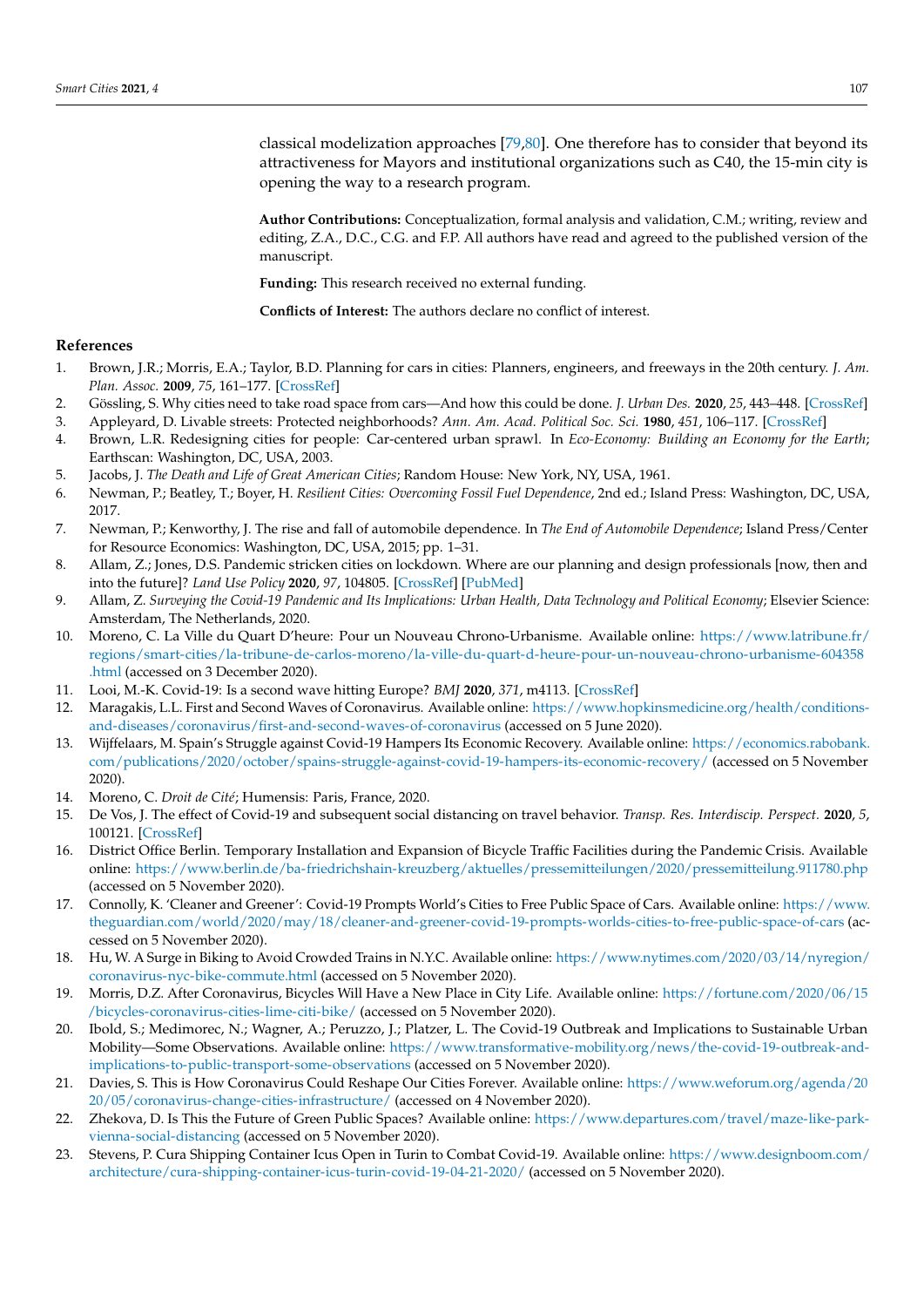- <span id="page-15-0"></span>24. Waller, S. \$39M Spent on Temporary Infrastructure in Scotland. Available online: [https://www.cyclinguk.org/news/ps39m](https://www.cyclinguk.org/news/ps39m-spent-temporary-infrastructure-scotland)[spent-temporary-infrastructure-scotland](https://www.cyclinguk.org/news/ps39m-spent-temporary-infrastructure-scotland) (accessed on 10 November 2020).
- <span id="page-15-1"></span>25. Coulon, J. Oakland is Closing Streets to Most Cars. More Cities Need to Do the Same. Available online: [https://www.bicycling.](https://www.bicycling.com/news/a32130879/oakland-temporary-street-closures-coronavirus/) [com/news/a32130879/oakland-temporary-street-closures-coronavirus/](https://www.bicycling.com/news/a32130879/oakland-temporary-street-closures-coronavirus/) (accessed on 5 November 2020).
- <span id="page-15-2"></span>26. Swanson, C. Denver to Close Several Streets Starting Saturday to Allow for More Outdoor Activities. Available online: [https:](https://www.denverpost.com/2020/04/03/denver-streets-closed-coronavirus-covid/) [//www.denverpost.com/2020/04/03/denver-streets-closed-coronavirus-covid/](https://www.denverpost.com/2020/04/03/denver-streets-closed-coronavirus-covid/) (accessed on 5 November 2020).
- <span id="page-15-3"></span>27. Minneapolis Park and Recreation Board. Minneapolis Park and Recreation Board Announces Riverfront Parkway and Road Closures to Help Trail Users Maintain Social Distancing. Available online: [https://www.minneapolisparks.org/news/2020/03/](https://www.minneapolisparks.org/news/2020/03/26/minneapolis-park-and-recreation-board-announces-riverfront-parkway-and-road-closures-to-help-trail-users-maintain-social-distancing/) [26/minneapolis-park-and-recreation-board-announces-riverfront-parkway-and-road-closures-to-help-trail-users-maintain](https://www.minneapolisparks.org/news/2020/03/26/minneapolis-park-and-recreation-board-announces-riverfront-parkway-and-road-closures-to-help-trail-users-maintain-social-distancing/)[social-distancing/](https://www.minneapolisparks.org/news/2020/03/26/minneapolis-park-and-recreation-board-announces-riverfront-parkway-and-road-closures-to-help-trail-users-maintain-social-distancing/) (accessed on 5 November 2020).
- <span id="page-15-4"></span>28. Redman, R. 7-Eleven Pop-Up Store Serves Up Groceries to Dallas Hospital. Available online: [https://www.supermarketnews.](https://www.supermarketnews.com/retail-financial/7-eleven-pop-store-serves-groceries-dallas-hospital) [com/retail-financial/7-eleven-pop-store-serves-groceries-dallas-hospital](https://www.supermarketnews.com/retail-financial/7-eleven-pop-store-serves-groceries-dallas-hospital) (accessed on 5 November 2020).
- <span id="page-15-5"></span>29. Brandon, E.M. 7 Smart and Simple Ways Cities Can Encourage Social Distancing in Public Spaces. Available online: [https:](https://citymonitor.ai/community/smart-and-simple-ways-public-spaces-are-being-adapted-for-social-distancing) [//citymonitor.ai/community/smart-and-simple-ways-public-spaces-are-being-adapted-for-social-distancing](https://citymonitor.ai/community/smart-and-simple-ways-public-spaces-are-being-adapted-for-social-distancing) (accessed on 12 November 2020).
- <span id="page-15-6"></span>30. Lee, S. The Case for Building Tiny House Villages during the Pandemic. Available online: [https://www.realchangenews.org/20](https://www.realchangenews.org/2020/06/10/case-building-tiny-house-villages-during-pandemic) [20/06/10/case-building-tiny-house-villages-during-pandemic](https://www.realchangenews.org/2020/06/10/case-building-tiny-house-villages-during-pandemic) (accessed on 5 November 2020).
- <span id="page-15-7"></span>31. Schwedhelm, A.; Li, W.; Harms, L.; Adriazol-Steil, C. Biking Provides a Critical Lifeline during the Coronavirus Crisis. Available online: <https://www.wri.org/blog/2020/04/coronavirus-biking-critical-in-cities> (accessed on 5 November 2020).
- <span id="page-15-8"></span>32. City of Vancouver. City Repurposes Eastbound Lanes of Beach Ave for People Walking and Cycling. Available online: [https:](https://vancouver.ca/news-calendar/city-repurposes-eastbound-lanes-of-beach-ave-for-people-walking-and-cycling.aspx) [//vancouver.ca/news-calendar/city-repurposes-eastbound-lanes-of-beach-ave-for-people-walking-and-cycling.aspx](https://vancouver.ca/news-calendar/city-repurposes-eastbound-lanes-of-beach-ave-for-people-walking-and-cycling.aspx) (accessed on 5 November 2020).
- <span id="page-15-9"></span>33. Smith, M. City to Test Road Closures, Putting More Space between Pedestrians. Available online: [https://calgaryherald.com/](https://calgaryherald.com/news/local-news/city-to-test-weekend-road-closures-to-help-calgarians-keep-their-distance/) [news/local-news/city-to-test-weekend-road-closures-to-help-calgarians-keep-their-distance/](https://calgaryherald.com/news/local-news/city-to-test-weekend-road-closures-to-help-calgarians-keep-their-distance/) (accessed on 5 November 2020).
- <span id="page-15-10"></span>34. Sala, G.; Aboutaleb, A.; Aki-Sawyerr, Y.; Cantrell, L.; Capp, S.; Durkan, J.; Kam-sing, W.; Medina, F.; Plante, V.; Calle, D.Q.; et al. *C40 Mayors' Agenda for a Green and Just Recovery*; C40 Cities: Rio de Janeiro, Brasil, 2020; pp. 1–43.
- <span id="page-15-11"></span>35. Sisson, P. How the '15-Minute City' Could Help Post-Pandemic Recovery. Available online: [https://www.bloomberg.com/news/](https://www.bloomberg.com/news/articles/2020-07-15/mayors-tout-the-15-minute-city-as-covid-recovery) [articles/2020-07-15/mayors-tout-the-15-minute-city-as-covid-recovery](https://www.bloomberg.com/news/articles/2020-07-15/mayors-tout-the-15-minute-city-as-covid-recovery) (accessed on 4 November 2020).
- <span id="page-15-12"></span>36. Reimer, J. The 15-Minute Infrastructure Trend That Could Change Public Transit as We Know It. Available online: [https:](https://360.here.com/15-minute-cities-infrastructure) [//360.here.com/15-minute-cities-infrastructure](https://360.here.com/15-minute-cities-infrastructure) (accessed on 5 November 2020).
- <span id="page-15-13"></span>37. Gehl, J. *Cities for People*; Island Press: Washington, DC, USA, 2013.
- <span id="page-15-14"></span>38. Mulíˇcek, O.; Osman, R.; Seidenglanz, D. Urban rhythms: A chronotopic approach to urban timespace. *Time Soc.* **2014**, *24*, 304–325. [\[CrossRef\]](http://doi.org/10.1177/0961463X14535905)
- <span id="page-15-15"></span>39. Neuhaus, F. Urban rhythms. In *Emergent Spatio-Temporal Dimensions of the City: Habitus and Urban Rhythms*; Springer International Publishing: Cham, Switzerland, 2015; pp. 1–11.
- <span id="page-15-16"></span>40. Weng, M.; Ding, N.; Li, J.; Jin, X.; Xiao, H.; He, Z.; Su, S. The 15-minute walkable neighborhoods: Measurement, social inequalities and implications for building healthy communities in urban china. *J. Transp. Health* **2019**, *13*, 259–273. [\[CrossRef\]](http://doi.org/10.1016/j.jth.2019.05.005)
- <span id="page-15-17"></span>41. Capasso Da Silva, D.; King, D.A.; Lemar, S. Accessibility in practice: 20-minute city as a sustainability planning goal. *Sustainability* **2020**, *12*, 129. [\[CrossRef\]](http://doi.org/10.3390/su12010129)
- <span id="page-15-18"></span>42. Cocchia, A. Smart and digital city: A systematic literature review. In *Smart City*; Springer International Publishing: Cham, Switzerland, 2014; pp. 13–43.
- <span id="page-15-19"></span>43. Allam, Z.; Jones, D.; Thondoo, M. *Cities and Climate Change: Climate Policy, Economic Resilience and Urban Sustainability*; Springer International Publishing: Cham, Switzerland, 2020.
- 44. Allam, Z. Contextualising the smart city for sustainability and inclusivity. *New Des. Ideas* **2018**, *2*, 124–127.
- 45. Allam, Z. The emergence of anti-privacy and control at the nexus between the concepts of safe city and smart city. *Smart Cities* **2019**, *2*, 96–105. [\[CrossRef\]](http://doi.org/10.3390/smartcities2010007)
- 46. Allam, Z.; Dhunny, Z.A. On big data, artificial intelligence and smart cities. *Cities* **2019**, *89*, 80–91. [\[CrossRef\]](http://doi.org/10.1016/j.cities.2019.01.032)
- <span id="page-15-20"></span>47. Allam, Z.; Newman, P. Redefining the smart city: Culture, metabolism and governance. *Smart Cities* **2018**, *1*, 4–25. [\[CrossRef\]](http://doi.org/10.3390/smartcities1010002)
- <span id="page-15-21"></span>48. Allam, Z. *Cities and the Digital Revolution: Aligning Technology and Humanity*; Springer International Publishing: Cham, Switzerland, 2020.
- <span id="page-15-22"></span>49. Alam, T. A reliable communication framework and its use in internet of things (IOT). *Int. J. Sci. Res. Comput. Sci. Eng. Inf. Techcnol.* **2018**, *3*, 450–456.
- <span id="page-15-23"></span>50. Ferrero Bermejo, J.; Gómez Fernández, J.F.; Olivencia Polo, F.; Crespo Márquez, A. A review of the use of artificial neural network models for energy and reliability prediction. A study of the solar pv, hydraulic and wind energy sources. *Appl. Sci.* **2019**, *9*, 1844. [\[CrossRef\]](http://doi.org/10.3390/app9091844)
- <span id="page-15-24"></span>51. Bouton, S.; Hannon, E.; Knupfer, S.; Ramkumar, S. The Future (s) of Mobility: How Cities Can Benefit. Available online: [https:](https://www.mckinsey.com/business-functions/sustainability/our-insights/the-futures-of-mobility-how-cities-can-benefit) [//www.mckinsey.com/business-functions/sustainability/our-insights/the-futures-of-mobility-how-cities-can-benefit](https://www.mckinsey.com/business-functions/sustainability/our-insights/the-futures-of-mobility-how-cities-can-benefit) (accessed on 15 January 2020).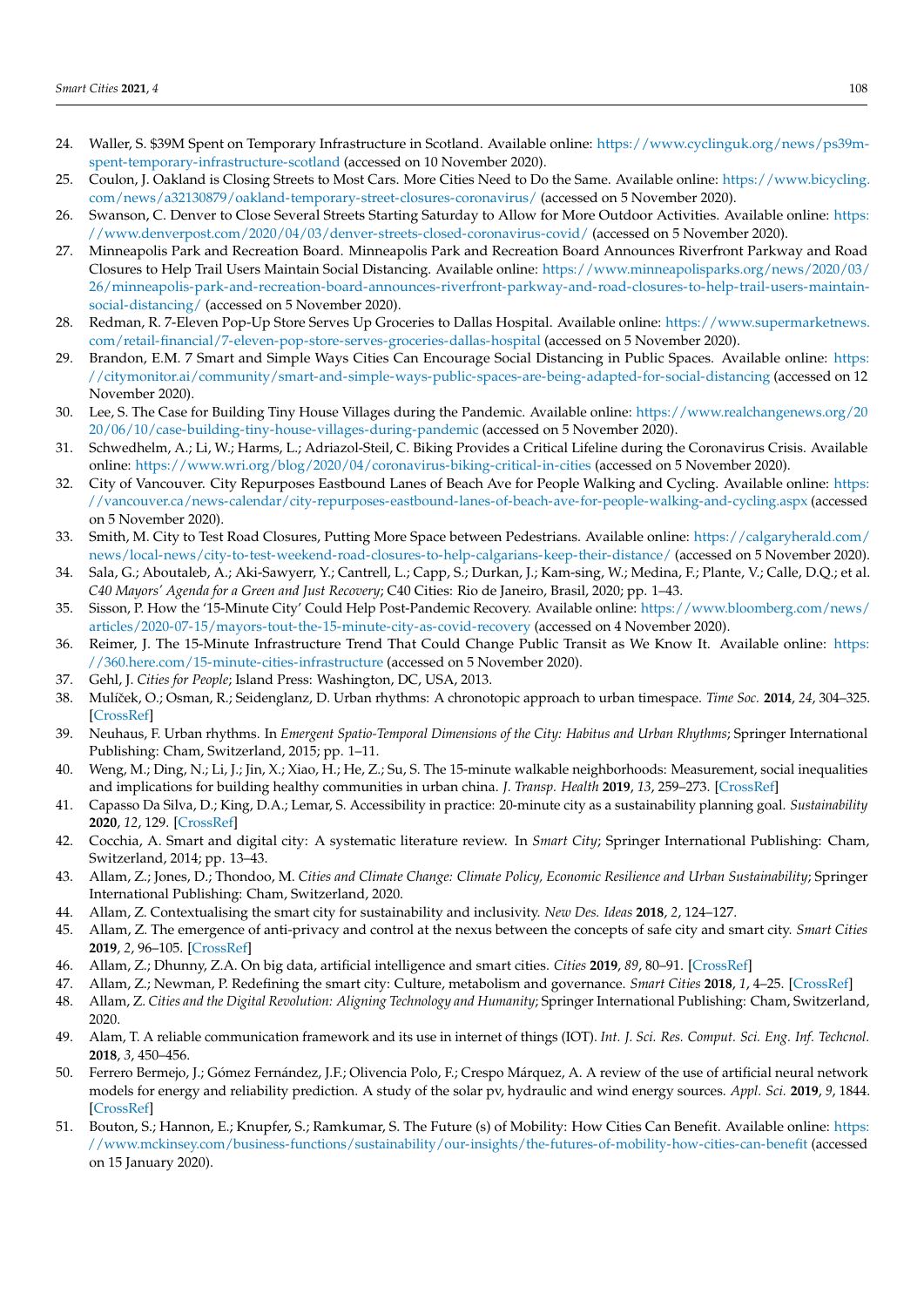- <span id="page-16-0"></span>52. Reinartz, W.; Wiegand, N.; Imschloss, M. The impact of digital transformation on the retailing value chain. *Int. J. Res. Mark.* **2019**, *36*, 350–366. [\[CrossRef\]](http://doi.org/10.1016/j.ijresmar.2018.12.002)
- <span id="page-16-1"></span>53. McKinsey & Company. *Smart City Solutions: What Drives Citizen Adoption around the Globe?* Mckinsey Center for Government: Singapore, 2018; pp. 1–60.
- <span id="page-16-2"></span>54. Herrera, S.; Pasztor, A. Amazon gets U.S. Approval for Drone Fleet, a Package-Delivery Milestone. Available online: [https:](https://www.wsj.com/articles/amazon-gets-u-s-approval-for-drone-fleet-a-package-delivery-milestone-11598913514) [//www.wsj.com/articles/amazon-gets-u-s-approval-for-drone-fleet-a-package-delivery-milestone-11598913514](https://www.wsj.com/articles/amazon-gets-u-s-approval-for-drone-fleet-a-package-delivery-milestone-11598913514) (accessed on 12 November 2020).
- <span id="page-16-3"></span>55. Lehmann, S. Advocacy for the compact, mixed-use and walkable city: Designing smart and climate resilient places. *Int. J. Environ. Sustain.* **2016**, *5*, 1–11. [\[CrossRef\]](http://doi.org/10.24102/ijes.v5i2.669)
- <span id="page-16-4"></span>56. Allam, Z. Enhancing renewable energy adoption in megacities through energy diversification, land fragmentation and fiscal mechanisms. *Sustain. Cities Soc.* **2019**, 101841. [\[CrossRef\]](http://doi.org/10.1016/j.scs.2019.101841)
- <span id="page-16-5"></span>57. Kourtit, K. Super-proximity and spatial development. *J. Reg. Res.* **2016**, *36*, 215–231.
- <span id="page-16-6"></span>58. Hammad, A.W.; Akbarnezhad, A.; Haddad, A.; Vazquez, E.G. Sustainable zoning, land-use allocation and facility location optimisation in smart cities. *Energies* **2019**, *12*, 1318. [\[CrossRef\]](http://doi.org/10.3390/en12071318)
- <span id="page-16-7"></span>59. Net Information. 1G Vs. 2G Vs. 3G Vs. 4G Vs. 5G. Available online: <http://net-informations.com/q/diff/generations.html> (accessed on 22 July 2020).
- <span id="page-16-8"></span>60. NCTA. The Future of Super Fast Internet Is 10G. Available online: [https://www.ncta.com/positions/the-future-of-super-fast](https://www.ncta.com/positions/the-future-of-super-fast-internet)[internet](https://www.ncta.com/positions/the-future-of-super-fast-internet) (accessed on 12 November 2020).
- <span id="page-16-9"></span>61. Rong, B.; Han, S.; Kadoch, M.; Chen, X.; Jara, A. Integration of 5g networks and internet of things for future smart city. *Wirel. Commun. Mob. Comput.* **2020**, *2020*, 2903525. [\[CrossRef\]](http://doi.org/10.1155/2020/2903525)
- <span id="page-16-10"></span>62. Allam, Z. Digital urban networks and social media. In *Cities and the Digital Revolution: Aligning Technology and Humanity*; Allam, Z., Ed.; Springer International Publishing: Cham, Switzerland, 2020; pp. 61–83.
- <span id="page-16-11"></span>63. Allam, Z. On culture, technology and global cities. In *Cities and the Digital Revolution: Aligning Technology and Humanity*; Allam, Z., Ed.; Springer International Publishing: Cham, Switzerland, 2020; pp. 107–124.
- <span id="page-16-12"></span>64. The Place Brand Observer. 31 Innovative Destination Marketing Campaigns and Place Branding Strategies to Serve as Inspiration in 2018. Available online: [https://placebrandobserver.com/31-inspiring-destination-marketing-campaigns-place-branding](https://placebrandobserver.com/31-inspiring-destination-marketing-campaigns-place-branding-examples/)[examples/](https://placebrandobserver.com/31-inspiring-destination-marketing-campaigns-place-branding-examples/) (accessed on 3 July 2019).
- <span id="page-16-13"></span>65. Richards, G. Cultural tourism: A review of recent research and trends. *J. Hosp. Tour. Manag.* **2018**, *36*, 12–21. [\[CrossRef\]](http://doi.org/10.1016/j.jhtm.2018.03.005)
- <span id="page-16-14"></span>66. Parente, M. Designing the city identity: Strategic and product design for new experiential ways of living, enabling, and interacting with the urban context. *BMI* **2015**, *10*, 62–71.
- <span id="page-16-15"></span>67. Pacheco Rocha, N.; Dias, A.; Santinha, G.; Rodrigues, M.; Queirós, A.; Rodrigues, C. Smart cities and healthcare: A systematic review. *Technologies* **2019**, *7*, 58. [\[CrossRef\]](http://doi.org/10.3390/technologies7030058)
- <span id="page-16-16"></span>68. Shahab, S.; Allam, Z. Reducing transaction costs of tradable permit schemes using blockchain smart contracts. *Growth Chang.* **2020**, *51*, 302–308. [\[CrossRef\]](http://doi.org/10.1111/grow.12342)
- <span id="page-16-17"></span>69. Reid, C. Anne Hidalgo Reelected as Mayor of Paris Vowing to Remove Cars and Boost Bicycling and Walking. Available online: [https://www.forbes.com/sites/carltonreid/2020/06/28/anne-hidalgo-reelected-as-mayor-of-paris-vowing-to-remove](https://www.forbes.com/sites/carltonreid/2020/06/28/anne-hidalgo-reelected-as-mayor-of-paris-vowing-to-remove-cars-and-boost-bicycling-and-walking/?sh=ba645d11c852)[cars-and-boost-bicycling-and-walking/?sh=ba645d11c852](https://www.forbes.com/sites/carltonreid/2020/06/28/anne-hidalgo-reelected-as-mayor-of-paris-vowing-to-remove-cars-and-boost-bicycling-and-walking/?sh=ba645d11c852) (accessed on 5 November 2020).
- <span id="page-16-18"></span>70. C40 Cities Climate Leadership Group. How to Build Back Better with a 15-Minute City. Available online: [https:](https://www.c40knowledgehub.org/s/article/How-to-build-back-better-with-a-15-minute-city?laguage=en_US#:~{}:text=In%20a%20\T1\textquoteright 15%2Dminute%20city\T1\textquoteright %2C%20all%20citizens%20are,and%20sustainable%20way%20of%20life) [//www.c40knowledgehub.org/s/article/How-to-build-back-better-with-a-15-minute-city?laguage=en\\_US#:~{}:text=In%](https://www.c40knowledgehub.org/s/article/How-to-build-back-better-with-a-15-minute-city?laguage=en_US#:~{}:text=In%20a%20\T1\textquoteright 15%2Dminute%20city\T1\textquoteright %2C%20all%20citizens%20are,and%20sustainable%20way%20of%20life) [20a%20\T1\textquoteright15%2Dminute%20city\T1\textquoteright%2C%20all%20citizens%20are,and%20sustainable%20](https://www.c40knowledgehub.org/s/article/How-to-build-back-better-with-a-15-minute-city?laguage=en_US#:~{}:text=In%20a%20\T1\textquoteright 15%2Dminute%20city\T1\textquoteright %2C%20all%20citizens%20are,and%20sustainable%20way%20of%20life) [way%20of%20life](https://www.c40knowledgehub.org/s/article/How-to-build-back-better-with-a-15-minute-city?laguage=en_US#:~{}:text=In%20a%20\T1\textquoteright 15%2Dminute%20city\T1\textquoteright %2C%20all%20citizens%20are,and%20sustainable%20way%20of%20life) (accessed on 10 November 2020).
- <span id="page-16-19"></span>71. WHO, World Health Organisation. *The World Health Organisation Quality of Life (WHOQOL)*; World Health Organisation: Geneva, Switzerland, 2012.
- <span id="page-16-20"></span>72. UN-Habitat. *Un-Habitat Key Message on Covid-19 and Public Space*; UN-Habitat: Nairobi, Kenya, 2020.
- <span id="page-16-21"></span>73. OECD. *OECD Policy Responses to Coronavirus (Covid-19): Cities Policy Responses*; OECD: Paris, France, 2020.
- <span id="page-16-22"></span>74. Liu, J. Commuters in This City Spend 119 Hours a Year Stuck in Traffic. Available online: [https://www.cnbc.com/2019/09/04](https://www.cnbc.com/2019/09/04/commuters-in-this-city-spend-119-hours-a-year-stuck-in-traffic.html) [/commuters-in-this-city-spend-119-hours-a-year-stuck-in-traffic.html](https://www.cnbc.com/2019/09/04/commuters-in-this-city-spend-119-hours-a-year-stuck-in-traffic.html) (accessed on 10 November 2020).
- <span id="page-16-23"></span>75. Allam, Z. Chapter 1—The first 50 days of covid-19: A detailed chronological timeline and extensive review of literature documenting the pandemic. In *Surveying the Covid-19 Pandemic and Its Implications*; Allam, Z., Ed.; Elsevier: Amsterdam, The Netherlands, 2020; pp. 1–7.
- 76. Allam, Z. Chapter 2—The second 50 days: A detailed chronological timeline and extensive review of literature documenting the covid-19 pandemic from day 50 to day 100. In *Surveying the Covid-19 Pandemic and Its Implications*; Allam, Z., Ed.; Elsevier: Amsterdam, The Netherlands, 2020; pp. 9–39.
- 77. Allam, Z. Chapter 3—The third 50 days: A detailed chronological timeline and extensive review of literature documenting the covid-19 pandemic from day 100 to day 150. In *Surveying the Covid-19 Pandemic and Its Implications*; Allam, Z., Ed.; Elsevier: Amsterdam, The Netherlands, 2020; pp. 41–69.
- <span id="page-16-24"></span>78. Allam, Z. Chapter 9—Oil, health equipment, and trade: Revisiting political economy and international relations during the covid-19 pandemic. In *Surveying the Covid-19 Pandemic and Its Implications*; Allam, Z., Ed.; Elsevier: Amsterdam, The Netherlands, 2020; pp. 119–127.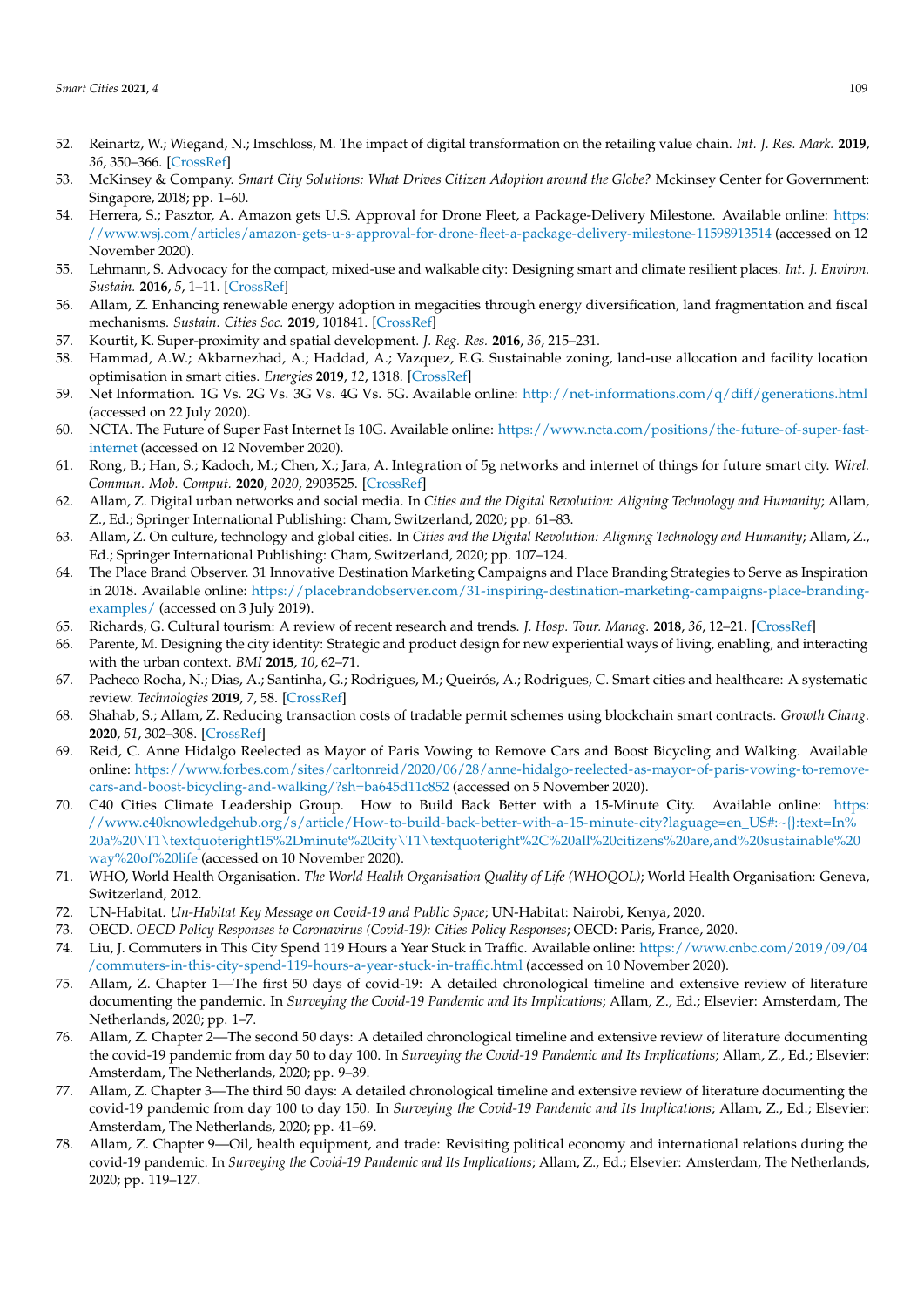- <span id="page-17-0"></span>79. Ewing, R.; Cervero, R. Travel and the built environment. *J. Am. Plan. Assoc.* **2010**, *76*, 265–294. [\[CrossRef\]](http://doi.org/10.1080/01944361003766766)
- <span id="page-17-1"></span>80. Cervero, R.; Kockelman, K. Travel demand and the 3ds: Density, diversity, and design. *Transp. Res. Part D Transp. Environ.* **1997**, *2*, 199–219. [\[CrossRef\]](http://doi.org/10.1016/S1361-9209(97)00009-6)
- <span id="page-17-2"></span>81. Salingaros, N.A. Compact city replaces sprawl. In *Crossover: Architecture, Urbanism, Technology*; 010 Publishers: Rotterdam, The Netherlands, 2006; pp. 100–115.
- <span id="page-17-3"></span>82. Cervero, R. Efficient urbanisation: Economic performance and the shape of the metropolis. *Urban Stud.* **2001**, *38*, 1651–1671. [\[CrossRef\]](http://doi.org/10.1080/00420980120084804)
- <span id="page-17-4"></span>83. Lehmann, S. Sustainable urbanism: Towards a framework for quality and optimal density? *Future Cities Environ.* **2016**, *2*, 8. [\[CrossRef\]](http://doi.org/10.1186/s40984-016-0021-3)
- <span id="page-17-5"></span>84. Reid, C. Anne Hidalgo to Make Good on Pledge to Remove Half of City's Car Parking Spaces. Available online: [https://www.forbes.com/sites/carltonreid/2020/10/20/paris-mayor-anne-hidalgo-to-make-good-on-pledge-to-remove](https://www.forbes.com/sites/carltonreid/2020/10/20/paris-mayor-anne-hidalgo-to-make-good-on-pledge-to-remove-half-of-citys-car-parking-spaces/?sh=423352b916ec)[half-of-citys-car-parking-spaces/?sh=423352b916ec](https://www.forbes.com/sites/carltonreid/2020/10/20/paris-mayor-anne-hidalgo-to-make-good-on-pledge-to-remove-half-of-citys-car-parking-spaces/?sh=423352b916ec) (accessed on 10 November 2020).
- <span id="page-17-6"></span>85. Sisson, P. What is a 15-Minute City? Available online: <https://citymonitor.ai/environment/what-is-a-15-minute-city> (accessed on 10 November 2020).
- <span id="page-17-7"></span>86. Dempsey, N.; Brown, C.; Bramley, G. The key to sustainable urban development in UK cities? The influence of density on social sustainability. *Prog. Plan.* **2012**, *77*, 89–141. [\[CrossRef\]](http://doi.org/10.1016/j.progress.2012.01.001)
- <span id="page-17-8"></span>87. Marquet, O.; Miralles-Guasch, C. The walkable city and the importance of the proximity environments for Barcelona's everyday mobility. *Cities* **2015**, *42*, 258–266. [\[CrossRef\]](http://doi.org/10.1016/j.cities.2014.10.012)
- <span id="page-17-9"></span>88. Alexander, C. *The Nature of Order: The Process of Creating Life*; The Centre for Environmental Structure: Berkeley, CA, USA, 2002.
- <span id="page-17-10"></span>89. Alexander, C.; Ishikawa, S.; Silverstein, M. *A Pattern Language*; Oxford University Press: New York, NY, USA, 1977.
- <span id="page-17-11"></span>90. Duany, A.; Plater-Zyberk, E.; Speck, J. *Suburban Nation: The Rise of Sprawl and the Decline of the American*; Dream North Point: New York, NY, USA, 2000.
- <span id="page-17-12"></span>91. Salingaros, N.A. Complexity and urban coherence. *J. Urban Des.* **2000**, *5*, 291–316. [\[CrossRef\]](http://doi.org/10.1080/713683969)
- <span id="page-17-13"></span>92. Campbell, H. How Paris is Actually Walking the Climate Change Walk. Available online: [https://time.com/5669067/paris](https://time.com/5669067/paris-green-city/)[green-city/](https://time.com/5669067/paris-green-city/) (accessed on 10 November 2020).
- <span id="page-17-14"></span>93. Folch-Serra, M. Place, voice, space: Mikhail Bakhtin's dialogical landscape. *Environ. Plan. D Soc. Space* **1990**, *8*, 255–274. [\[CrossRef\]](http://doi.org/10.1068/d080255)
- <span id="page-17-15"></span>94. Crang, M. Rhythms of the city: Temporalised space and motion. In *Timespace: Geographies of Temporality*; May, J., Thrift, N., Eds.; Routledge: London, UK, 2001; pp. 187–207.
- <span id="page-17-16"></span>95. DeLisle, J.R.; Grissom, T.V. An empirical study of the efficacy of mixed-use development: The Seattle experience. *J. Real Estate Lit.* **2013**, *21*, 25–57.
- <span id="page-17-17"></span>96. Sinxadi, L.; Awuzie, B.O.; Haupt, T. Tackling spatial inequalities through mixed income housing: A qualitative analysis of stakeholder perceptions. In Proceedings of the 14th International Postgraduate Conference, Manchester, UK, 3–14 August 2020.
- <span id="page-17-18"></span>97. Toker, Z.; Pontikis, K. An inclusive and generative design process for sustainable urbanism: The case of pacoima. *J. Urban. Int. Res. Placemaking Urban Sustain.* **2011**, *4*, 57–80. [\[CrossRef\]](http://doi.org/10.1080/17549175.2011.559956)
- <span id="page-17-19"></span>98. Whyte, W.H. *City: Rediscovering the Center*; Doubleday: New York, NY, USA, 1990.
- <span id="page-17-20"></span>99. Brookfield, K. Residents' preferences for walkable neighbourhoods. *J. Urban Des.* **2017**, *22*, 44–58. [\[CrossRef\]](http://doi.org/10.1080/13574809.2016.1234335)
- <span id="page-17-21"></span>100. Nabil, N.A.; Eldayem, G.E.A. Influence of mixed land-use on realizing the social capital. *HBRC J.* **2015**, *11*, 285–298. [\[CrossRef\]](http://doi.org/10.1016/j.hbrcj.2014.03.009)
- <span id="page-17-22"></span>101. Rodríguez-Pose, A.; von Berlepsch, V. Does population diversity matter for economic development in the very long term? Historic migration, diversity and county wealth in the US. *Eur. J. Popul.* **2019**, *35*, 873–911. [\[CrossRef\]](http://doi.org/10.1007/s10680-018-9507-z)
- <span id="page-17-23"></span>102. Dembski, F.; Wössner, U.; Letzgus, M.; Ruddat, M.; Yamu, C. Urban digital twins for smart cities and citizens: The case study of Herrenberg, Germany. *Sustainability* **2020**, *12*, 2307. [\[CrossRef\]](http://doi.org/10.3390/su12062307)
- <span id="page-17-24"></span>103. Kamel Boulos, M.N.; Tsouros, A.D.; Holopainen, A. 'Social, innovative and smart cities are happy and resilient': Insights from the who euro 2014 international healthy cities conference. *Int. J. Health Geogr.* **2015**, *14*, 3. [\[CrossRef\]](http://doi.org/10.1186/1476-072X-14-3)
- <span id="page-17-25"></span>104. Stamatiadis, N.; Pappalardo, G.; Cafiso, S. In Use of technology to improve bicycle mobility in smart cities. In Proceedings of the 5th IEEE International Conference on Models and Technologies for Intelligent Transportation Systems (MT-ITS), Napoli, Italy, 26–28 June 2017; pp. 86–91.
- <span id="page-17-26"></span>105. Cohen, N.; Rubinchik, A.; Shami, L. Towards a cashless economy: Economic and socio-political implications. *Eur. J. Political Econ.* **2020**, *61*, 101820. [\[CrossRef\]](http://doi.org/10.1016/j.ejpoleco.2019.101820)
- <span id="page-17-27"></span>106. Han, C.; Wu, Y.; Chen, Z.; Wang, X. Terahertz communications (TeraCom): Challenges and impact on 6G wireless systems. *arXiv* **2019**, arXiv:1912.06040.
- <span id="page-17-28"></span>107. Bolt, W.; Van Oordt, M.R.C. On the value of virtual currencies. *J. Money Credit Bank.* **2020**, *52*, 835–862. [\[CrossRef\]](http://doi.org/10.1111/jmcb.12619)
- <span id="page-17-29"></span>108. Neves, A.; Brand, C. Assessing the potential for carbon emissions savings from replacing short car trips with walking and cycling using a mixed GPS-travel diary approach. *Transp. Res. Part A Policy Pract.* **2019**, *123*, 130–146. [\[CrossRef\]](http://doi.org/10.1016/j.tra.2018.08.022)
- <span id="page-17-30"></span>109. Causone, F.; Sangalli, A.; Pagliano, L.; Carlucci, S. Assessing energy performance of smart cities. *Build. Serv. Eng. Res. Technol.* **2017**, *39*, 99–116. [\[CrossRef\]](http://doi.org/10.1177/0143624417725220)
- <span id="page-17-31"></span>110. Chel, A.; Kaushik, G. Renewable energy technologies for sustainable development of energy efficient building. *Alex. Eng. J.* **2018**, *57*, 655–669. [\[CrossRef\]](http://doi.org/10.1016/j.aej.2017.02.027)